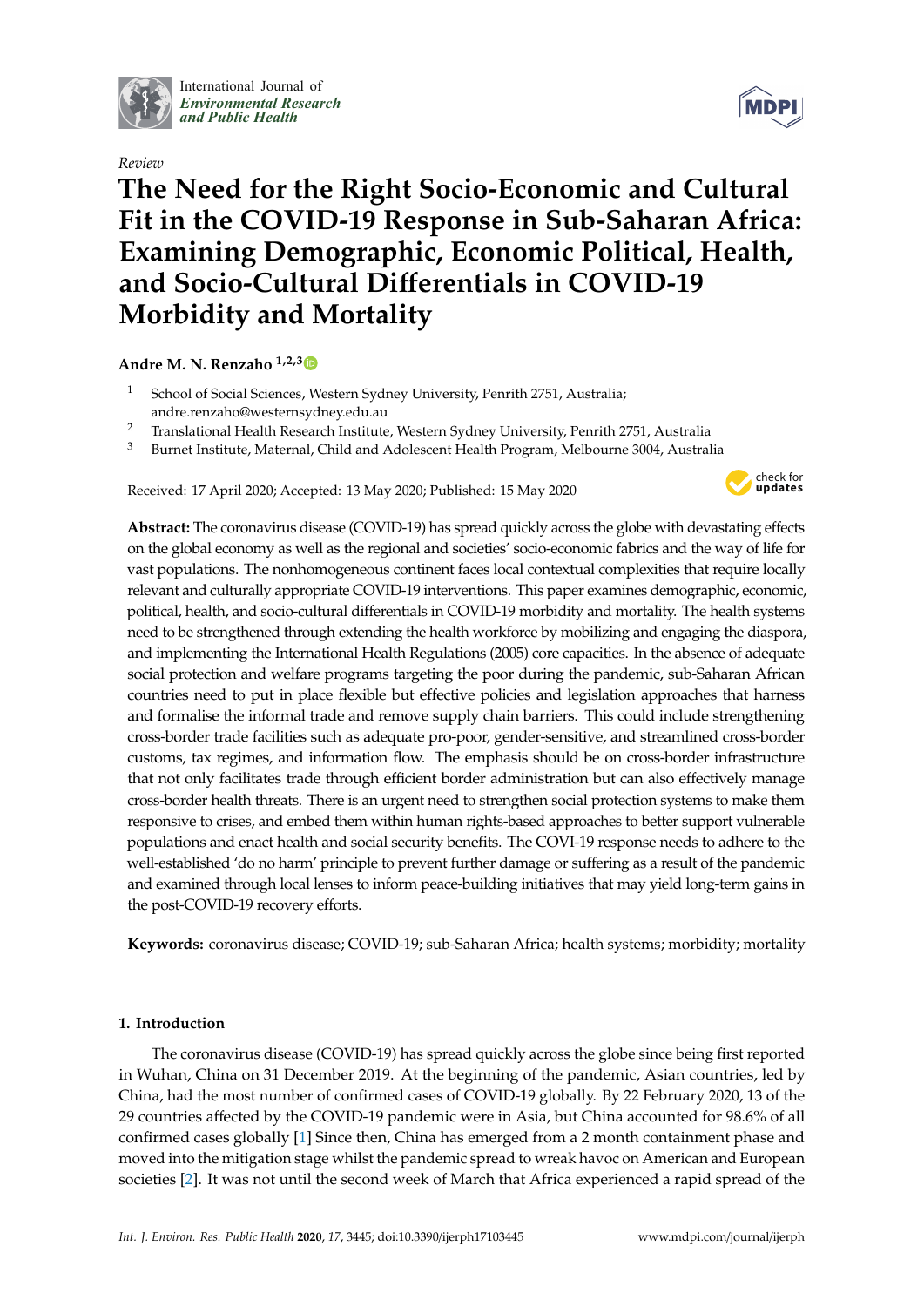COVID-19 pandemic. Martinez-Alvarez and colleagues [\[3\]](#page-10-1) have observed that the pandemic started later in sub-Saharan Africa than other regions in the world due to limited international air traffic.

After the World Health Organisation declared COVID-19 outbreak a Public Health Emergency of International Concern on 30 January 2020, some countries put in place a number of COVID-19 prevention and containment measures. Some sub-Saharan African countries reacted quickly and decisively in implementing international guidelines to limit imported COVID-19 cases and to control, manage, and prevent spread of the pandemic. However, the continent faces local contextual complexities that require locally relevant and culturally appropriate COVID-19 interventions. COVID-19 prevention measures have been adopted globally without taking into account the differences in demographic, economic, political, and socio-cultural landscapes between nations and regions. The one-approach-fits-all response to the COVID-19 will have immeasurable negative impacts in sub-Saharan Africa. This paper examines demographic, economic political and socio-cultural differentials in COVID-19 morbidity and mortality.

#### **2. Demographic Di**ff**erentials in COVID-19 Morbidity and Mortality**

High-income countries most hit by the COVID-19 pandemic have an older population, with a median age ranging from 47.1 years for Germany, 45.5 years for Italy, 42.7 years for Spain, 41.4 years for France to 38.1 years for the Unites States. In these countries, noncommunicable diseases (NCDs) such as cardiovascular diseases, cancers, stroke, and chronic respiratory diseases are the leading causes of death. NCD mortality increases with age, and account for three quarter of all deaths [\[4\]](#page-10-2). In the case of the COVID-19, older age is also a risk factor for mortality, with the patients' mean age ranging from 47 to 48.9 years [\[5](#page-10-3)[,6\]](#page-10-4) In China, Verity and colleagues [\[7\]](#page-10-5) found that the COVID-19 case fatality rate was 3·67%. When demography and under-ascertainment were adjusted for, it averaged 1.38% but found substantially higher rates in older age groups: 0.32% in those aged <60 years vs. 6.4% in those aged ≥60 years, up to 13·4% in those aged 80 years or older. However, in older people, comorbidities have been associated with deleterious health outcomes among COVID-19 patients. In the United States, evidence suggests that patients with underlying health conditions such as diabetes mellitus, chronic lung disease, and cardiovascular disease are at higher risk for severe COVID-19 and have poorer outcomes than persons without these conditions [\[8\]](#page-10-6). In China, using sample of 1099 patients to explore COVID-19 clinical progression, Guan and colleagues [\[6\]](#page-10-4) reported that patients with severe disease tendered to be older than those with nonsevere disease by a median of 7 years, with those with the highest risk for severity and death being people over the age of 65 years and patients with underlying conditions such as chronic obstructive pulmonary disease, diabetes, hypertension, diabetes, cerebro-cardiovascular disease, and cancer. These findings are similar to those reported in another study by Guan et al. [\[5\]](#page-10-3). They found that the most prevalent comorbidity was hypertension (16.9%) and diabetes (8.2%), with 8.2% of the patients reporting two or more comorbidities. Patients with comorbidity had poorer clinical outcomes than those without any, especially those with chronic obstructive pulmonary disease, diabetes, hypertension and cancer.

In contrast, the leading cause of deaths in sub-Saharan Africa are communicable, maternal, neonatal, and nutritional (CMNN) diseases including HIV/AIDS, neonatal disorders, lower respiratory infections, diarrheal diseases and malaria (https://[vizhub.healthdata.org](https://vizhub.healthdata.org/gbd-compare/)/gbd-compare/). As indicated in the foregoing discussion, whilst COVID-19 case fatality rate increases with comorbidities and age, the continent has the youngest population on the globe, hosting 39 of the world's 50 youngest countries (Table [1\)](#page-2-0) [\[9,](#page-10-7)[10\]](#page-10-8). The median age is below 20 years (averaging 19.7 years), which equates to half the median age for China and less than half the median age for high-income countries. Only 2.9% of its population is aged 65 years or older. Although data on the case fatality rate by age are not available at time of writing, the WHO COVID-19 Situation Report [\[11\]](#page-10-9) indicates that as of 9 April 2020, a total of 6217 confirmed cases and 142 confirmed deaths were reported in 44 sub-Saharan African countries (excluding Sudan), giving a case fatality rate of 2.3%. COVID-19 coexists with CMNN, and severe forms will occur in younger patients. Given that sub-Saharan Africa bears a high mortality burden from HIV/AIDS, lower respiratory infections and malaria, these comorbidities are likely increase the mortality rate across all age groups.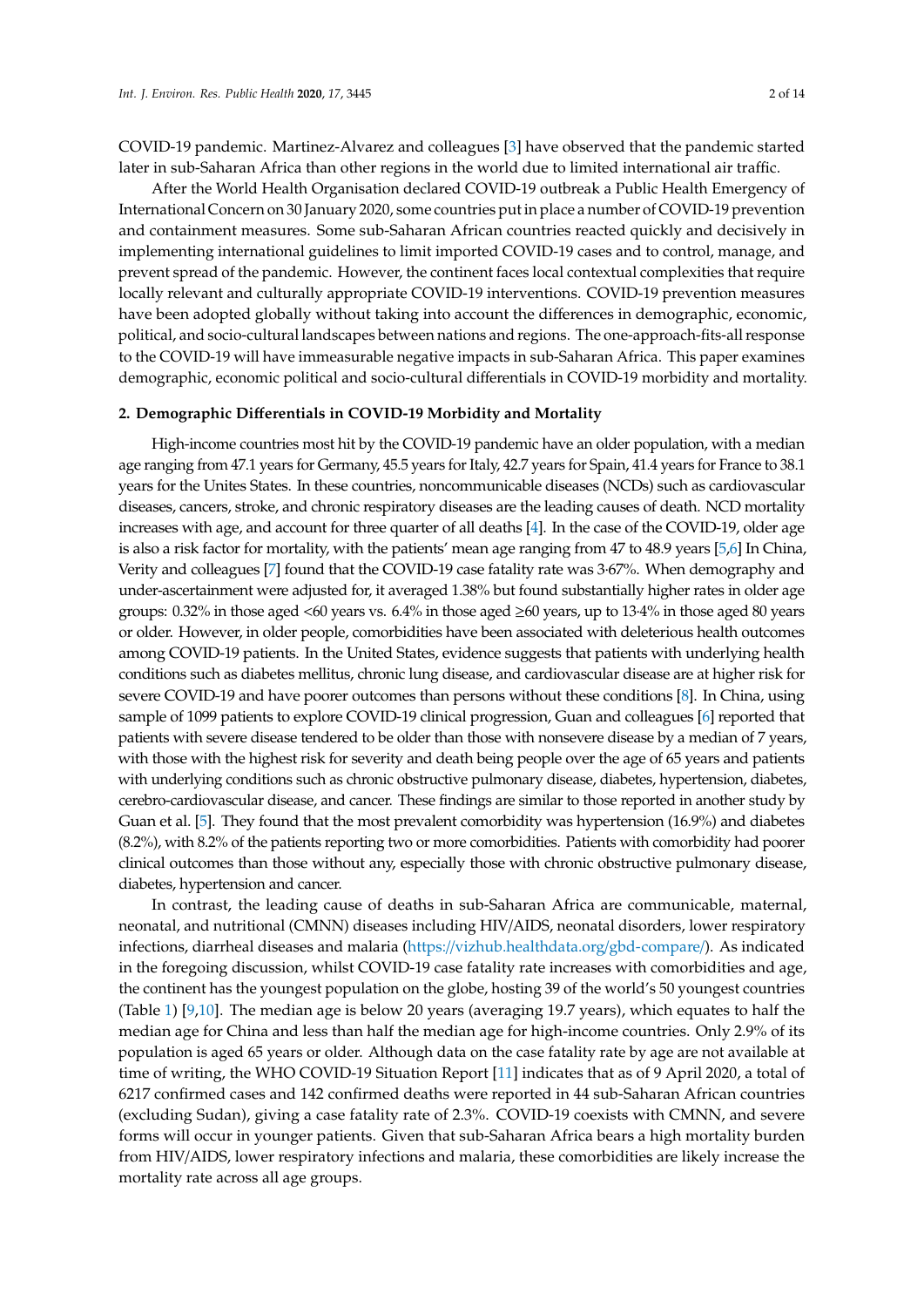|                          | Population [9,10] |            | <b>PEM</b> [12] |         | <b>U5M</b> [10] | <b>HAQ</b> [10] | Health Spending in USD [10] |                |                |                |                | <b>Share of Health Spending</b> |                         |                         |            |
|--------------------------|-------------------|------------|-----------------|---------|-----------------|-----------------|-----------------------------|----------------|----------------|----------------|----------------|---------------------------------|-------------------------|-------------------------|------------|
| Country                  | Million           | Median Age | Stunting        | Wasting | Under-weight    |                 |                             | <b>PPS</b>     | <b>OPS</b>     | <b>GHS</b>     | <b>DAH</b>     | Total                           | <b>Government Share</b> | <b>Private Spending</b> | <b>DAH</b> |
| Angola                   | 28.2              | 15.9       | 37.6            | 4.9     | 19.0            | 71.0            | 33.4                        | $20\,$         | 38             | 58             | $\overline{4}$ | 120                             | 48.3%                   | 48.3%                   | 3.3%       |
| Benin                    | 11.6              | 18.2       | 34.0            | 5.0     | 18.0            | 89.8            | 30.8                        | $\overline{2}$ | 14             | $\overline{7}$ | 9              | 32                              | 21.9%                   | 50.0%                   | 28.1%      |
| Burkina Faso             | 21.1              | 17.3       | 34.6            | 15.5    | 25.7            | 115.6           | 30.1                        | $\overline{2}$ | 13             | 13             | 8              | 36                              | 36.1%                   | 41.7%                   | 22.2%      |
| Cameroon                 | 27.8              | 18.5       | 32.5            | 5.6     | 14.6            | 78.7            | 31.9                        | $\overline{1}$ | 43             | 9              | 5              | 58                              | 15.5%                   | 75.9%                   | 8.6%       |
| CAR                      | 4.6               | 19.7       | 40.8            | 6.6     | 23.5            | 131.1           | 18.6                        | $\Omega$       | 8              | 3              | 11             | 22                              | 13.6%                   | 36.4%                   | 50.0%      |
| Chad                     | 15.2              | 17.8       | 39.9            | 13.0    | 28.8            | 122.8           | 25.4                        | $\overline{2}$ | 21             | 8              | 5              | 36                              | 22.2%                   | 63.9%                   | 13.9%      |
| Congo                    | 4.9               | 19.7       | 21.2            | 8.2     | 12.3            | 59.9            | 34.1                        | 3              | 35             | 37             | 3              | 78                              | 47.4%                   | 48.7%                   | 3.8%       |
| Cote d'Ivoire            | 25.0              | 18.9       | 29.8            | 7.5     | 14.9            | 94.7            | 27.3                        | 14             | 33             | 18             | 11             | 76                              | 23.7%                   | 61.8%                   | 14.5%      |
| Djibouti                 | 1.1               | 23.9       | 33.5            | 21.5    | 29.8            | 48.8            | 35.0                        | $\mathbf{1}$   | 16             | 35             | 15             | 67                              | 52.2%                   | 25.4%                   | 22.4%      |
| <b>DRC</b>               | 80.9              | 18.8       | 42.7            | 7.9     | 22.6            | 87.3            | 29.6                        | $\overline{2}$ | 8              | 3              | $\overline{7}$ | 20                              | 15.0%                   | 50.0%                   | 35.0%      |
| <b>Equatorial Guinea</b> | 1.3               | 19.8       | 26.2            | 3.1     | 5.6             | 59.2            | 49.3                        | 13             | 222            | 67             | $\mathbf{Q}$   | 311                             | 21.5%                   | 75.6%                   | 2.9%       |
| Eritrea                  | 5.9               | 19.7       | 52.5            | 14.6    | 38.8            | 51.3            | 27.6                        | 1              | 19             | 6              | $\overline{4}$ | 30                              | 20.0%                   | 66.7%                   | 13.3%      |
| Eswatini                 | 1.1               | 21.7       | 28.9            | $2.5\,$ | 5.4             | 49.9            | 40.5                        | 24             | 32             | 199            | 74             | 329                             | 60.5%                   | 17.0%                   | 22.5%      |
| Ethiopia                 | 102.9             | 17.9       | 40.4            | 8.7     | 25.2            | 60.6            | 28.1                        | 5              | 11             | $\overline{7}$ | 8              | 31                              | 22.6%                   | 51.6%                   | 25.8%      |
| Gabon                    | 1.7               | 18.6       | 16.5            | 3.3     | 5.9             | 40.5            | 40.4                        | 35             | 69             | 175            | 3              | 282                             | 62.1%                   | 36.9%                   | 1.1%       |
| Gambia                   | 2.1               | 19.9       | 24.5            | 11.5    | 16.2            | 51.2            | 35.7                        | 2              | 5              | 5              | 16             | 28                              | 17.9%                   | 25.0%                   | 57.1%      |
| Ghana                    | 30.2              | 21.1       | 18.8            | 4.7     | 11.0            | 62.8            | 39.3                        | 5.3            | 31             | 29             | 9              | 74.3                            | 39.0%                   | 48.9%                   | 12.1%      |
| Guinea                   | 11.8              | 18.9       | 31.2            | 9.6     | 18.0            | 103.1           | 26.4                        | $\overline{4}$ | 24             | 5              | 11             | 44                              | 11.4%                   | 63.6%                   | 25.0%      |
| Guinea-Bissau            | 1.9               | 20.1       | 27.6            | 6.0     | 17.0            | 80.6            | 23.4                        | $\Omega$       | 17             | 17             | 16             | 50                              | 34.0%                   | 34.0%                   | 32.0%      |
| Kenya                    | 48.3              | 19.7       | 26.0            | 4.0     | 11.0            | 48.2            | 39.5                        | 12             | 22             | 28             | 19             | 81                              | 34.6%                   | 42.0%                   | 23.5%      |
| Liberia                  | 4.7               | 17.8       | 31.6            | 5.9     | 15.0            | 78.9            | 32.2                        | $\overline{5}$ | 34             | 8              | 34             | 81                              | 9.9%                    | 48.1%                   | 42.0%      |
| Madagascar               | 26.1              | 19.7       | 41.6            | 6.4     | 36.8            | 78.1            | 29.6                        | $\overline{2}$ | 6              | 11             | $\overline{4}$ | 23                              | 47.8%                   | 34.8%                   | 17.4%      |
| Mali                     | 20.3              | 15.8       | 38.3            | 12.7    | 25.0            | 127.4           | 34.9                        | $\Omega$       | 12             | 8              | 12             | 32                              | 25.0%                   | 37.5%                   | 37.5%      |
| Mauritania               | 3.9               | 20.5       | 22.8            | 11.5    | 24.9            | 49.3            | 40.6                        | $\overline{2}$ | 28             | 20             | 5              | 55                              | 36.4%                   | 54.5%                   | 9.1%       |
| Mozambique               | 30.0              | 17.2       | 42.6            | 5.9     | 14.9            | 79.1            | 30.0                        | $\mathbf{1}$   | 2              | 6              | 24             | 33                              | 18.2%                   | 9.1%                    | 72.7%      |
| Namibia                  | 2.4               | 21.2       | 23.8            | 6.2     | 13.4            | 43.6            | 44.6                        | 137            | 41             | 300            | 34             | 512                             | 58.6%                   | 34.8%                   | 6.6%       |
| Niger                    | 21.4              | 15.4       | 43.9            | 18.0    | 36.4            | 112.0           | 28.4                        | 1              | 15             | 7              | $\overline{4}$ | 27                              | 25.9%                   | 59.3%                   | 14.8%      |
| Nigeria                  | 206.1             | 18.4       | 36.8            | 8.7     | 28.7            | 109.5           | 41.9                        | $\mathbf{1}$   | 54             | 10             | 6              | 71                              | 14.1%                   | 77.5%                   | 8.5%       |
| Rwanda                   | 12.6              | 19.0       | 37.9            | 2.2     | 9.3             | 50.7            | 36.0                        | 5              | $\overline{4}$ | 16             | 19             | 44                              | 36.4%                   | 20.5%                   | 43.2%      |
| Senegal                  | 14.7              | 18.8       | 26.5            | 10.1    | 17.7            | 53.1            | 31.1                        | 5              | 34             | 21             | 9              | 69                              | 30.4%                   | 56.5%                   | 13.0%      |
| Sevchelles               | 0.1               | 35.4       | 7.9             | 4.3     | 3.6             | 12.5            | 65.6                        | $\theta$       | 11             | 522            | $\overline{1}$ | 534                             | 97.8%                   | 2.1%                    | 0.2%       |
| Somalia                  | 16.9              | 18.1       | 25.3            | 14.3    | 23.0            | 110.4           | 19.0                        | $\mathbf{0}$   | $\overline{4}$ | 3              | $\overline{7}$ | 14                              | 21.4%                   | 28.6%                   | $50.0\%$   |
| South Africa             | 55.0              | 27.1       | 17.4            | 2.5     | 5.9             | 35.9            | 49.7                        | 186            | 40             | 274            | 12             | 512                             | 53.5%                   | 44.1%                   | 2.3%       |
| Sudan                    | 40.3              | 19.9       | 38.2            | 16.3    | 33.0            | 47.7            | 45.8                        | $\overline{4}$ | 78             | 26             | $\overline{4}$ | 112                             | 23.2%                   | 73.2%                   | 3.6%       |
| Tanzania                 | 54.0              | 17.7       | 34.4            | 4.5     | 13.7            | 65.2            | 33.9                        | $\mathbf{1}$   | 9              | 14             | 17             | 41                              | 34.1%                   | 24.4%                   | 41.5%      |
| Togo                     | 7.5               | 19.8       | 27.5            | 6.5     | 16.0            | 73.0            | 32.0                        | $\overline{4}$ | 23             | 9              | 6              | 42                              | 21.4%                   | 64.3%                   | 14.3%      |
| Uganda                   | 39.1              | 15.8       | 33.4            | 4.7     | 13.8            | 66.6            | 31.4                        | $\overline{1}$ | 17             | $\overline{7}$ | 19             | 44                              | 15.9%                   | 40.9%                   | 43.2%      |
| Zambia                   | 17.4              | 16.8       | 40.1            | 6.0     | 1.5             | 70.5            | 29.0                        | $\overline{4}$ | 8              | 24             | 28             | 64                              | 37.5%                   | 18.8%                   | 43.8%      |
| Zimbabwe                 | 14.7              | 20.0       | 32.0            | 3.0     | 9.7             | 60.9            | 31.2                        | 10             | 28             | 48             | 20             | 106                             | 45.3%                   | 35.8%                   | 18.9%      |

**Table 1.** Key health indicators in selected sub-Saharan African countries.

<span id="page-2-0"></span>PEM—Protein energy malnutrition; U5M—under five mortality; HAQ—personal healthcare access and quality; PPS—prepaid private spending; OPS—out-of-pocket spending; GHS—government health spending; DAH—development assistance for health; CAR—Central African Republic; DRC—Democratic Republic of Congo.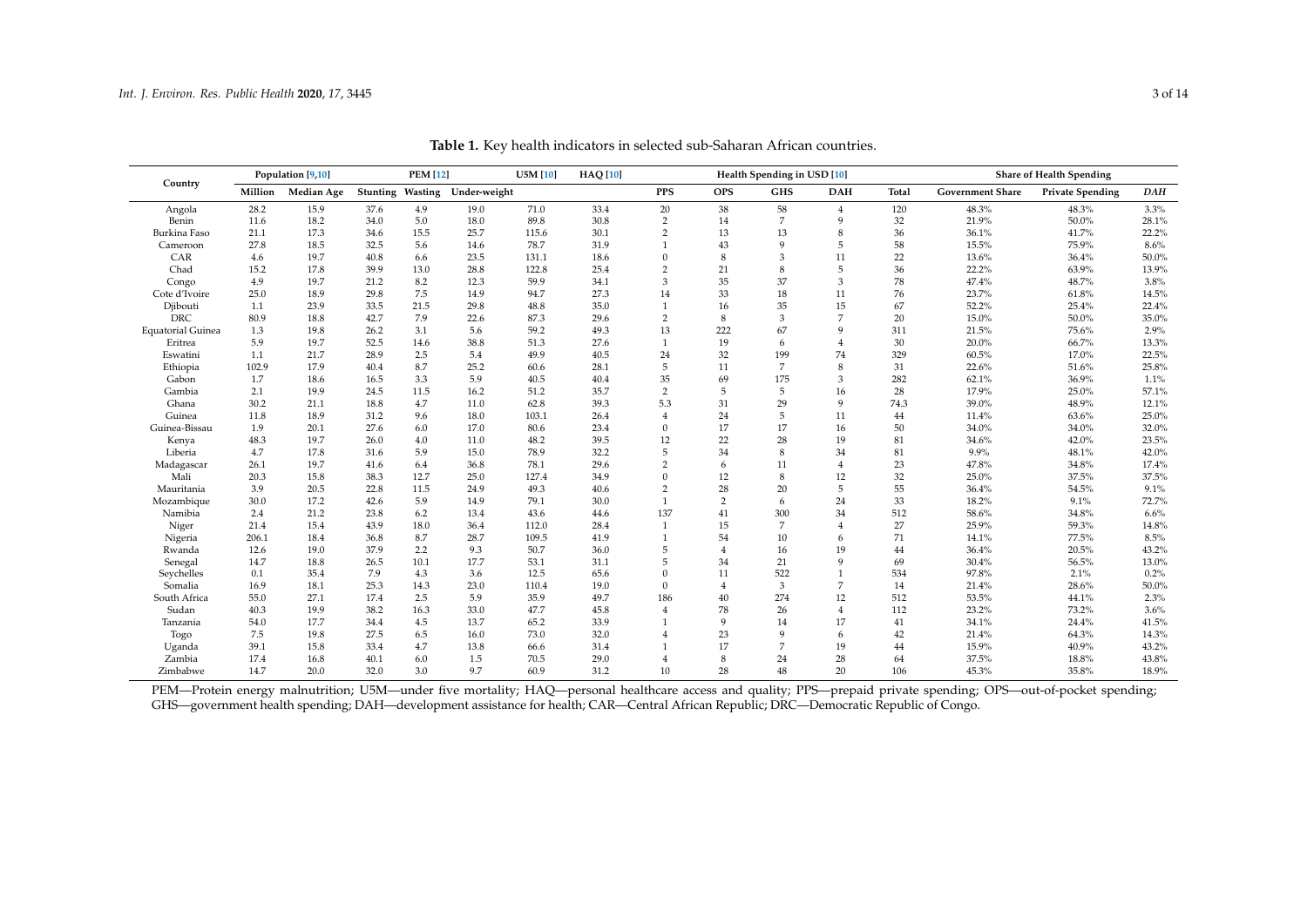#### **3. Economic Di**ff**erentials in COVID-19 Morbidity and Mortality**

In high income countries like Australia, the economic response to the COVID-19 pandemic has been decisive: announcing economic packages supporting businesses to manage cash flow challenges and retain employees and the provision of financial support to individuals and households [\[13\]](#page-10-13). In order to keep Australians in jobs, the government introduced a wage subsidy program to support both businesses and employees, announcing a \$130 billion "JobKeeper" payment package on 30 March 2020. This economic package is designed to support businesses affected by the COVID-19 pandemic to meet employees' wages as part of wide-ranging job retention and economic stimulus strategies. Employers will receive \$1500 per fortnight per eligible employee. Employees receiving a fortnightly salary of \$1500 or more before tax will continue to receive their regular income according to their contractual agreements whilst those who receive a fortnightly salary of less than \$1500 before tax will receive a minimum of \$1500 per fortnight [\[13\]](#page-10-13). The Australian government has also introduced a number of economic packages to support individuals and households. Benefits include expanding social welfare payments and introducing a new, time-limited COVID-19 supplement at rate of \$550 per fortnight over six months for both existing and new recipients of JobSeeker Payment, Youth Allowance Jobseeker, Parenting Payment, Farm Household Allowance and Special Benefit [\[13\]](#page-10-13). In addition, on offer are two separate \$750 payments to social security, veteran and other income support recipients and concession card holders. Other economic stimuluses include relaxing superannuation laws to allow individuals affected by the COVID-19 pandemic to access a tax-exempt amount of up to \$10,000 of their superannuation in 2019–2020 and a further \$10,000 in 2020–2021 [\[13\]](#page-10-13).

Other affected countries in Europe, Americas, Middle East, Asia and the pacific have put in place similar economic stimuluses [\[14\]](#page-10-14). For example, the European Central Bank launched a  $\epsilon$ 750 billion Pandemic Emergency Purchase Programme on 18 March 2020 to allow members of the European Union to absorb the COVID-19 shock. The Pandemic Emergency Purchase Programme complements the Coronavirus Response Investment Initiative approved by the European Parliament and the Council which has been in force since 1 April 2020 including €37 billion directed at health care systems, small and medium enterprises, labour markets and other vulnerable parts of our economies, and a further €28 billion of structural funds for meeting associated expenditures. The focus is on fiscal spending for the containment and treatment of COVID-19, financial support for firms facing severe disruption and liquidity shortages or affected workers facing unemployment and income losses [\[15](#page-10-15)[,16\]](#page-10-16).

In contrast, due to limited fiscal capacity, sub-Saharan African countries cannot afford to put in place adequate economic stimulus packages to boost the economy, support businesses, and provide financial support to individuals and households. Fiscal measures put in place in countries such as Ghana, Kenya, Mauritius, Ivory Coast, Nigeria, Senegal, or South Africa have been very meagre and insufficient [\[14\]](#page-10-14). They are geared towards tax payment deferrals and reductions, loans, and moratorium on debt repayments, with little on offer for boosting and maintaining employment and supporting individuals and households through social protection and welfare programs [\[14\]](#page-10-14). The International Labour Organisation (ILO)'s 2017–2019 world social protection report paints a stark and shocking picture of the state of social protection policies in sub-Saharan Africa [\[17\]](#page-10-17). Social welfare and protection programs are very poor and coverage by statutory social security schemes is inadequate and only covers workers in the formal economy and their families, where nine out ten workers in both rural and urban areas hold only informal jobs [\[18\]](#page-10-18). The data also show that only 10% of the population are covered by at least one social protection benefit and the coverage of children receiving child cash benefit is very low, at just 13.1% [\[17\]](#page-10-17). The majority of women giving birth do not have access to maternity cash benefits, with less than 10% of women in employment covered for maternity benefits. The coverage of unemployment protection benefits and assistance is merely 5.6%. It is worth noting that only 22.7% of employees above statutory pensionable age receive a pension whilst the percentage of the labour force and working-age population who are active contributors to old age pensions is only 9% and 6.3%, respectively [\[17\]](#page-10-17). Worryingly, although 3.1% of the population are aged 65 or older,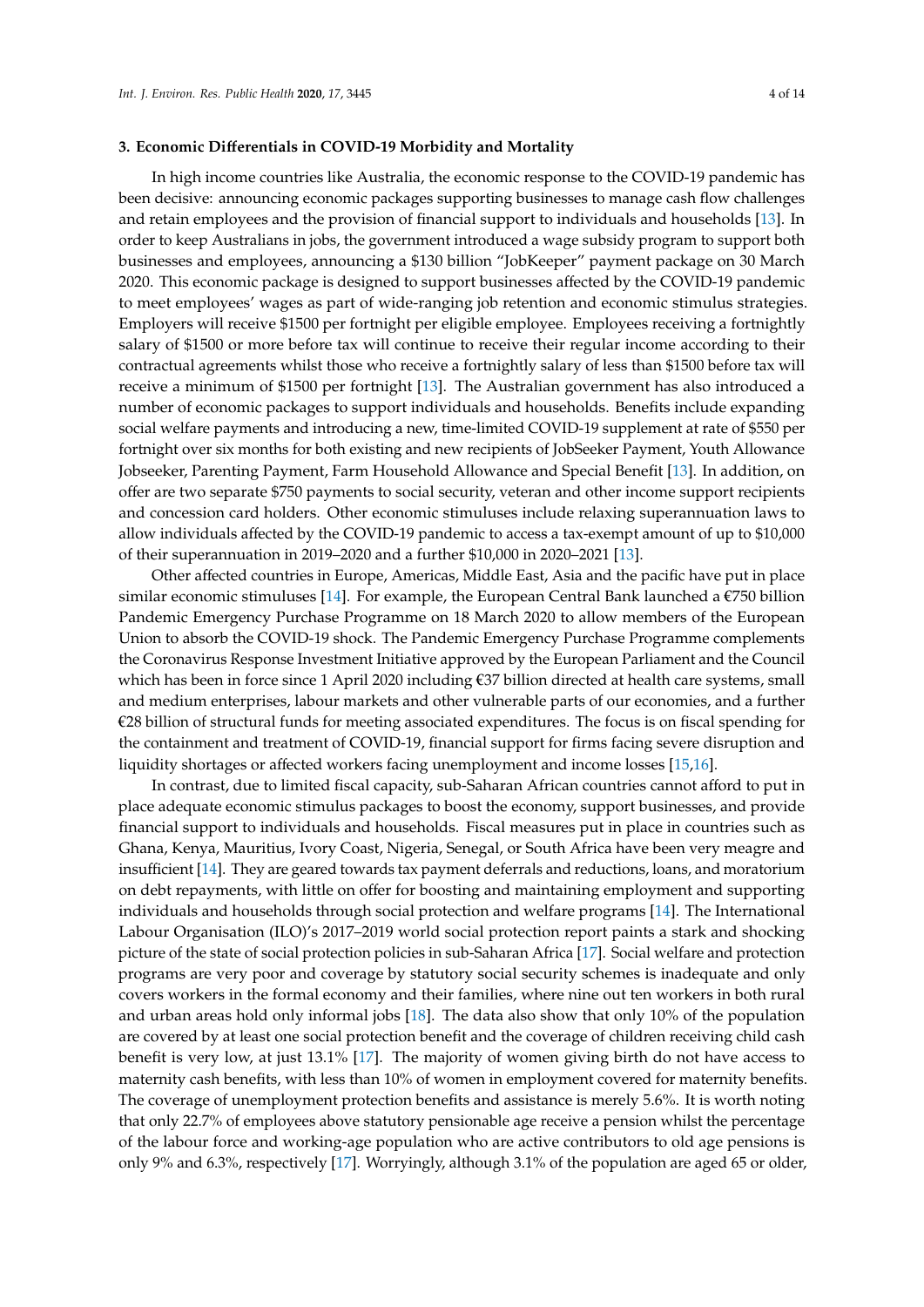the public social protection expenditure on pensions and other benefits (excluding health) for persons above statutory pensionable age is a merely 1.6% of the GDP [\[13\]](#page-10-13).

Over 70% of workers are in vulnerable employment (e.g., limited access to social protection schemes, no formal work arrangements, or lacked decent working condition.) and the informal economy (e.g., street vendors and informal hawkers, local convenience stores, taxi drivers, home-base workers, informal sector farmers) contribute 50–80% of gross domestic product, and 60–80% of employment and 90% of new jobs [\[18,](#page-10-18)[19\]](#page-10-19). Studies on informal trade as well as cross-border trade in sub-Saharan Africa [\[20,](#page-11-0)[21\]](#page-11-1) suggest that informal trade accounts for 40% of the GDP and 55.7% of employment; whilst informal trading represents the most important source of employment for self-employed women, accounting for 60% of nonagricultural self-employment. Within the trading business, cross-border trading accounts the biggest share of employment among women. For example, in the western African region, women informal cross-border traders employ an average of 1.2 people in their home and support on average 3.2 children and 3.1 dependants; their contribution to the national GDP in terms of value added in trade, amounts to 64% in Benin; 46% in Mali and 41% in Chad [\[20\]](#page-11-0). Similarly, overall, informal cross-border trade accounts for 20% of the GDP in Nigeria and 75% of GDP in Benin. In the Southern African Development Community (SADC) region, informal cross-border trade amounts to \$17.6 billion per year, which equate to 30–40% of the total intraSADC trade, and women make up about 70% of informal cross-border traders [\[20](#page-11-0)[,21\]](#page-11-1). Therefore, these data illustrate how the stringent lockdown measures will have a devastating effect of the regional national economies and affect predominantly women due to disruptions to trade and supply chains.

Inadequate economic stimuluses in sub-Saharan Africa to support affected businesses and maintain employment mean that unemployment will increase and the COVID-19 pandemic is predicted to trigger the first recession over the past 25 years, with the economic growth declining from a modest 2.4% in 2019 to −5.1% in 2020 [\[22\]](#page-11-2). The region has a large discrepancy between the unemployment rate and total labour underutilisation. Labour underutilisation is more than three times as high as the unemployment rate due poor quality of available jobs and the lack of employment protection legislation [\[23\]](#page-11-3). It is estimated that the pandemic will cost the region \$37–\$79 billion in output losses for 2020 [\[22\]](#page-11-2). The COVID-19 pandemic will equally have a devastating effect on household welfare. Drops in commodity demand and associated decrease in terms of trade, combined with lower employment will translate into a pronounced welfare loss for households. The pandemic will also adversely affect nearly every sector of the economy such as agriculture and nontradable services, with agricultural production expected to contract between 2.6% and 7% in the case of trade blockages and a 13–25% decline in food imports due to higher transaction costs as well as reduced domestic demand [\[22\]](#page-11-2).

#### **4. Health Landscape in COVID-19 Morbidity and Mortality**

In industrialised countries affected by the COVID-19 pandemic such as Australia, Canada, the United Kingdom, Spain, Italy, and the Nordic countries, there is an expanded role of the government in the provision of health care to ensure adequate universal health coverage [\[24–](#page-11-4)[26\]](#page-11-5). The provision of health care services and access is not based on the purchase of health insurance, but rather based on residence rights through a single-payer health care in which the government pays for all health care costs [\[24](#page-11-4)[–26\]](#page-11-5). In some other countries, there is a coexistence of private insurance and universal health care to ensure people have adequate access to care. The share of the GPD on health spending averages 8.8%, but is as high as 16.9% in the United States, 12.2% in Switzerland, 11.2% in Germany and France and 11% in Sweden and Japan [\[27\]](#page-11-6). These countries have health portfolio budget with budgetary flexibility to meet unforeseen challenges.

The same cannot be said for sub-Saharan Africa. Whilst the continent accounts for 25% of the global disease burden, it has only 3% of the world's health workers, 1% of the world's trained health workers deal with its disease burden, and less than 1% of the world's health expenditure [\[28,](#page-11-7)[29\]](#page-11-8). Political instability and flawed democracies lead to health care being neglected and not prioritized [\[29\]](#page-11-8).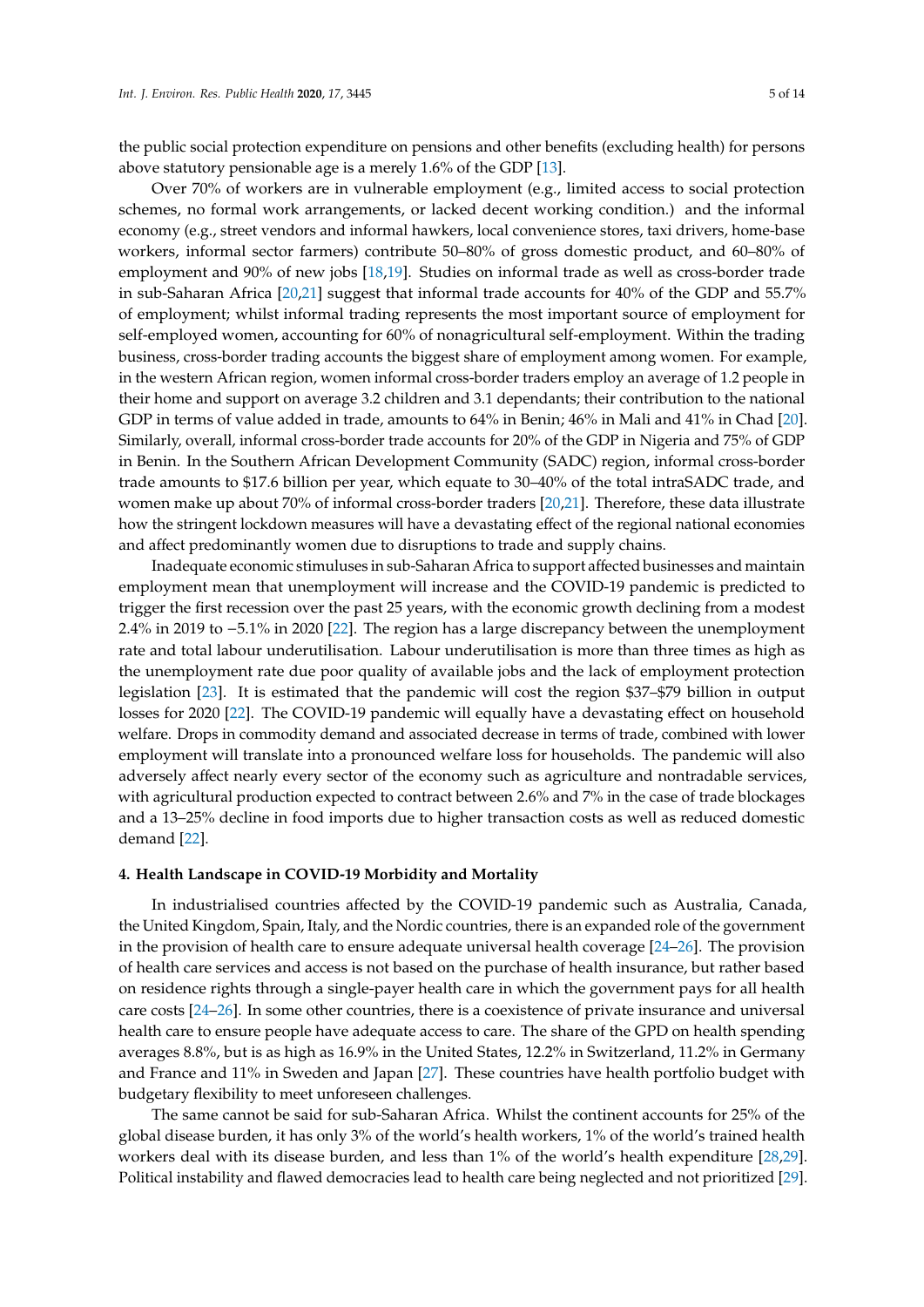The region has low health coverage, poorly equipped health systems, and high financial hardship, suggesting that the COVID-19 pandemic and the post pandemic recovery may require serious reforms and a shift in health care prioritisation and financing. For example, with 42.5% of the population under the age of 15 years [\[30\]](#page-11-9), a median dependency ratio of 82% (well above of the 'dividend' threshold of 60%) [\[31\]](#page-11-10), and more than a fifth of its population (23.2%) undernourished [\[32\]](#page-11-11), the coexistence of COVID-19 and CMNN will have a devastating effect on hunger and malnutrition in the long-term. Similarly, the continent has one of the highest levels of child malnutrition (stunting, wasting, and underweight) globally (Table [1\)](#page-2-0) [\[12\]](#page-10-20). COVID-19 will heighten vulnerability to malnutrition in many ways: straining community livelihoods and services that affected communities provide, food shortage as a result of lockdowns and disruptions in global and national food systems, orphaning a large number of children as a result of COVID-19 related parental illness and death.

The health financing in the regions also remains inadequate. When measuring expenditure on health, four main sources of health spending can be tracked: prepaid private spending (health spending sources from nonpublic programs funded prior to obtaining health care including private health insurance and services provided for free by non-governmental agencies); out-of-pocket spending (payments made by individuals for health maintenance, restoration, or enhancement); development assistance for health (financial and in-kind resources transferred through multilateral, bilateral and nongovernment organisations and charitable foundations); and government health spending (spending for health care derived from domestic sources excluding out-of-pocket, prepaid private, and development assistance for health) [\[33\]](#page-11-12). In most sub-Saharan countries, governments' share of health spending is estimated at just 33.7% (Table [1\)](#page-2-0). Private personal health spending (out-of-pocket and pre-paid private spending) accounts for the greatest share of health spending, estimated at 44.2% of health spending; whilst the global development assistance for health accounts for the remaining 22.1%. Government spending projections indicate slower growth in the amount of pooled resources expected to be available per person, with the universal health coverage expected to come from increases in efficiency rather than government spending [\[33\]](#page-11-12). Given that out of pocket payments account for the biggest share of health spending, it makes COVID-19 health seeking behaviours a monumental task for communities, families and individuals.

Of particular concern is the fact that the region has the highest burden of HIV/AIDS and tuberculosis (TB) globally but spending on HIV/AIDS in the region is financed predominantly from external sources, with the development assistance for health accounting for 63.9% of all HIV/AIDS spending. Similarly, the Institute for Health Metrics and Evaluation [\[34\]](#page-11-13) developed the healthcare access and quality index on a scale from 0 (worst) to 100 (best) based on death rates that could be avoided by timely and effective medical care. The median healthcare access and quality index in sub-Saharan Africa is just 32.2 (vs. a global index of 54.4 and an index of  $\geq$ 89.8 for high income countries) (Table [1\)](#page-2-0). The result suggests that both access to and quality of health care remain a significant challenge and the health system may not be adequately to meet the health needs of the population during the COVID-19 pandemic.

#### **5. Political Di**ff**erentials in COVID-19 Morbidity and Mortality**

In most industrialised countries, an inadequate response to the COVID-19 pandemic may mean the end of the government at the next election. The pandemic has been unpredictable and represents a massive challenge for world leaders with potential severe consequences in the 2021 general, presidential or parliamentary elections in the United States, German, the Netherlands, Norway or Portugal. For most sub-Saharan countries, the COVID-19 pandemic provides leaders an opportunity to postpone elections, consolidate power through censorship, silencing critics, and bypassing the parliament to issue restrictive decrees and laws that may advance their political agendas. For example, Ethiopia postponed its elections due to the COVI-19 pandemic and many countries on the continent are contemplating postponing elections planned in 2020 and 2021 [\[35\]](#page-11-14). The South African government enacted regulations criminalizing disinformation on the COVID-19 outbreak, mirroring moves made by other countries such as China, Egypt, Azerbaijan, Russia, Iran, the Philippines, Honduras, Thailand,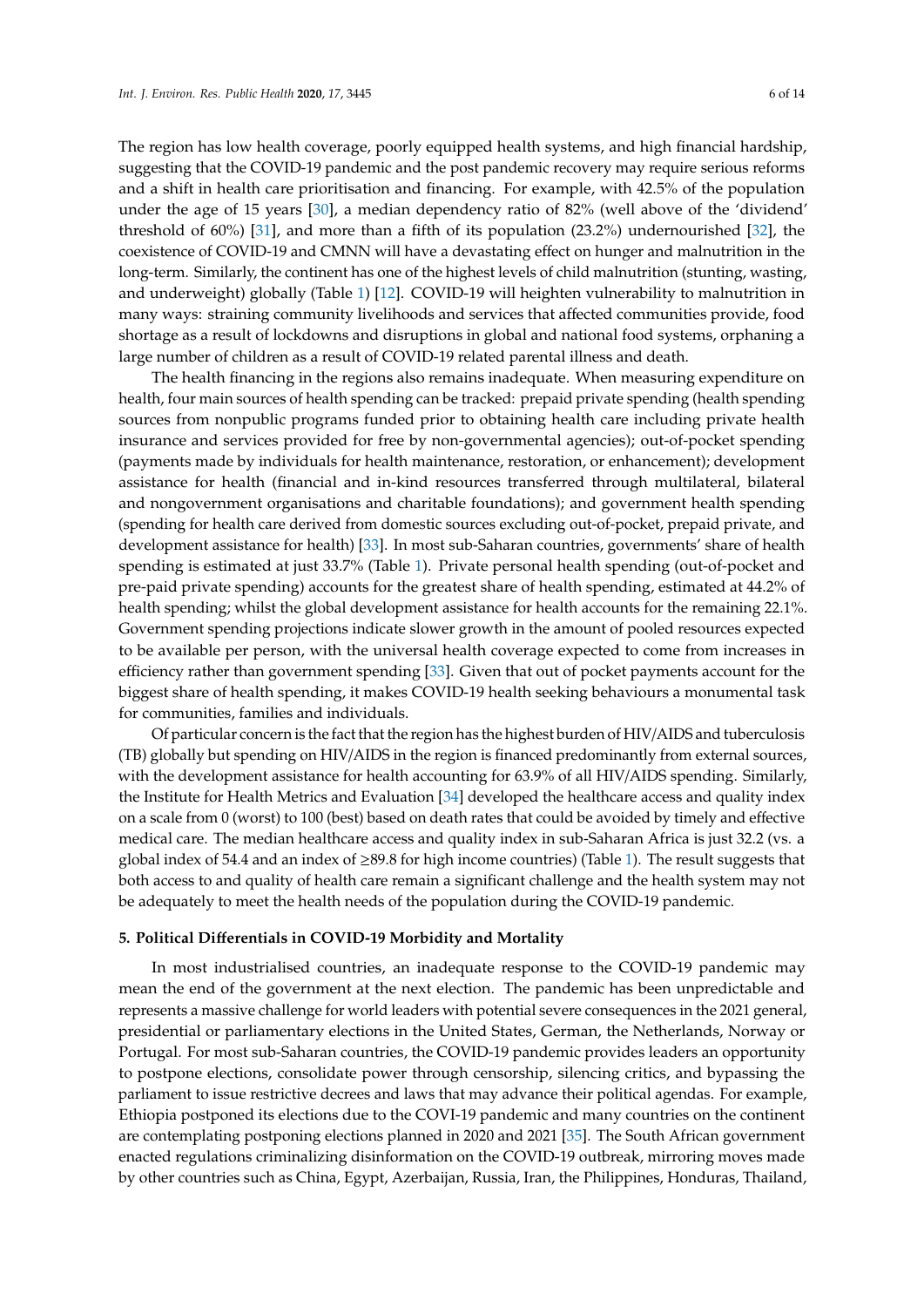Cambodia, and Singapore [\[36,](#page-11-15)[37\]](#page-11-16). In doing so, the South African government has effectively suppressed the right to freedom of opinion and expression. Emerging stories from sub-Saharan Africa suggest that there are cases of beating and harassing civilians such as targeting LGBT people, beating street fruit and vegetable sellers and motorcycle taxi riders, and killing people to enforce measures aimed at preventing the spread of COVID-19 [\[38\]](#page-11-17). Gift Trapence, a human rights defenders in Malawi's Human Rights Defenders Coalition, summed up the situation in Malawi: 'the government is happy with the coronavirus status and want to use it as a scapegoat to continue the president's rule' [\[38\]](#page-11-17). The use of oppressive law enforcement tactics and the oppression and exclusion of key institutions in a community that may hold different opinions or policy options such as religious groups, opposition leaders and political activists or civic organizations represent a threat to the fragile peace in the region.

The association between war and infectious diseases remains conflicting but the evidence points to wars and political instability exacerbating risk factors for the spread of infections. There is no doubt that sub-Saharan Africa remains the region in the world that has struggled to maintain political stability and has experienced sustained periodic spikes in political uncertainty and violence since the 1960s when many of its countries became independent from colonial rules. The ongoing violence in the eastern region of the Democratic Republic of the Congo, brutal war in South Sudan since its independence in 2011, war in Central African Republic, ethnic strife in Ethiopia, and Islamist insurgency in Burkina Faso, Northern of Nigeria, Somalia, and Northern Mali provide enough evidence of the challenges associated with addressing the COVID-19 pandemic in the region. Evidence suggests that infectious diseases worsen the conditions created by war, affecting both armed forces and civilians [\[39\]](#page-11-18). Wars and political instability lead to increased population displacements and associated overcrowding, lack of access to clean water and shelter, poor sanitation, poor nutritional status, and the collapse of public health infrastructure [\[39\]](#page-11-18). Similarly, war-related lack of health services hamper the effectiveness of control and prevention programs to reduce disease transmission [\[39\]](#page-11-18). Available data indicate that epidemics and pandemics decimate the fighting strength of armies, mainly due to the suspension and cancellation of military operations and wreak havoc among belligerent and nonbelligerent states [\[40\]](#page-11-19). Similarly, political conflicts, violence and wars lead to frequent displacements of troops and equipment as well as displaced persons, all of whom are more likely to carry COVID-19 pathogens. Controlling the spread on COVID-19 in sub-Saharan Africa may prove difficult in hot spots due to the combination of destroyed physical and health infrastructure and protracted cycles of violence and insecurity. Whilst governments may use the COVI-19 pandemic to maximise military and political gains by making upcoming elections a contested nightmare, insurgency groups may as well use the opportunity to create political havoc and make the response to the COVI-19 pandemic a logistical nightmare.

#### **6. Socio-Cultural Di**ff**erentials in COVID-19 Morbidity and Mortality**

Strategies to halt the spread of the COVID-19 pandemic have incorporated three pillars: personal and respiratory hygiene, social distancing and lockdowns. Personal hygiene has remained an important protection strategy against COVID-19, and personal hygiene messages have reinforced the need to wash hands regularly and thoroughly with either an alcohol-based hand rub or soap and water. Implementing such a strategy in sub-Saharan Africa represents a challenge because of the lack of basic infrastructure such as piped water, sewage, or environmentally sound landfills. For example, the proportion of municipal solid waste collected regularly in only 32%, but this does not guarantee that solid waste is disposed properly, as most municipal solid waste disposal are open dumpsites, which contribute significantly to water pollution [\[41\]](#page-12-0). A staggering 42% of people are without a basic water supply whilst 72% are without basic sanitation [\[42\]](#page-12-1). Only 15% of the population have access to handwashing facilities with soap and water [\[43\]](#page-12-2). Around 40% of population live in urban cities, but two thirds (63%) of people in urban areas lack access to handwashing [\[44\]](#page-12-3), less than 25% have access to piped water and only 35% use a flush toilet [\[45\]](#page-12-4). Additionally, 72% of them reside in deprived urban areas outside the largest city [\[45\]](#page-12-4) whilst 55% of urban residents live in slums with living conditions characterized unfavourable environmental conditions such overcrowding and insecure tenure [\[46\]](#page-12-5).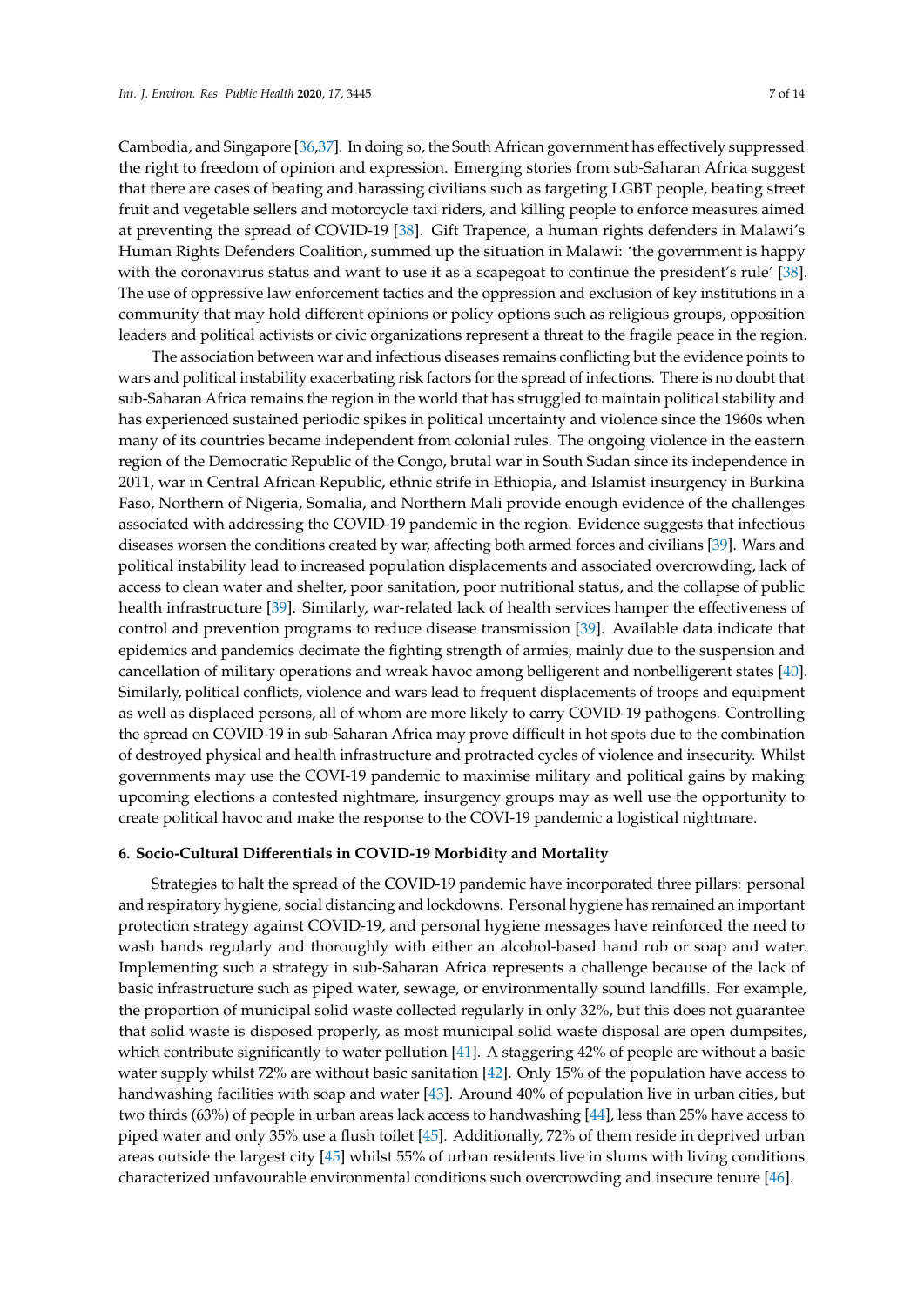Similarly, the World Health Organisation, and government and nongovernment organisations have been providing guidelines for social distancing as a way to halt the spread of the COVID-19 pandemic. In collective cultures such those observed in sub-Saharan Africa, social support networks are key aspects of the patients' care and recovery, characterized by health provider–relative–patient relationships which underscore the interplay between culture, context, and value systems in patients' care expectations [\[47](#page-12-6)[–49\]](#page-12-7). Social distancing and self-isolation are more likely to create social isolation, loneliness, and stigmatisation in this context. For example, anecdotal evidence emerging from the regions indicates that in some communities from low-income areas, people who have recovered from COVID-19 or have been discharged from government quarantine and hospitals face communal violence and are chased away from their homes by their neighbours due to limited understanding of the disease or just fear [\[50\]](#page-12-8).

In turn, social isolation and loneliness are associated with deleterious health effects including increased likelihood of mortality by 29% and 26%, respectively [\[51\]](#page-12-9), and increased risks of poor mental and cardiovascular health, musculoskeletal disorders, unhealthy lifestyles, and using psychotropic medications [\[52](#page-12-10)[,53\]](#page-12-11). The construct of social isolation is incompatible with most sub-Saharan African cultures that emphasise and thrive on the collective. For example, when a patient is admitted to hospital, a close relative becomes a caregiver and stays in hospital with the patient to ensure appropriate care is given to the patient; the situation is aggravated by a severe deficit of professional health care givers in health institutions [\[48](#page-12-12)[,49\]](#page-12-7).

Besides, culture also matters and social relations are more likely to be characterised by unequal power in collectivist cultures than in individualist cultures [\[54](#page-12-13)[–56\]](#page-12-14). Individualistic orientations predominate in most industrialised countries and the emphasis is on valuing personal space, privacy, independence, self-sufficiency, autonomy, and freedom [\[54](#page-12-13)[,55\]](#page-12-15). The implementation and enforcements of compliance with social distancing measures must take into consideration personal freedom and rights. In these societies, people uphold their personal rights to emphasise the equal distribution of power where by the compliance to social distancing measures in place becomes voluntary and places great value on personal responsibility, control, and sovereignty [\[55\]](#page-12-15). In contrast, in sub-Saharan African communities, the collective and interdependence predominate [\[57\]](#page-12-16). People do not have personal space and are not self-sufficient. When one falls sick at home, their friends and relatives are expected to visit during the period of sickness. The most important relationships are vertical characterised by greater respect for authority and hierarchy, hierarchical decision-making, interdependence, obligations to the collective, adherence to and maintenance of traditional values and practices, and collective living arrangements [\[58\]](#page-12-17). In addition, there is a coexistence of common law and customary law [\[59\]](#page-12-18). Therefore, the unequal distribution of power means that existing laws favour some and the compliance to social distancing measures in place is coerced through state-sanctioned brutality and violence, and places great value on the state's responsibility and power. Hence, social distancing interventions need to be specifically set and seriously take into account cultural diversity and contexts.

Many countries around the world have gone into lockdown to battle COVID-19 pandemic and restrictions for nonessential gatherings have been put in place. Briefly, the restrictions accepted in most industrialised countries mandate people to stay at home and to only leave their home if absolutely necessary such as to shop for food and essential supplies, attend medical appointments including compassionate visits, exercise either alone or with others in compliance with the public gathering requirements, and work or study if such activities cannot be carried out from home. Whilst most gyms and indoor sporting venues have been closed, lockdown restriction policies have been guided by social distancing measures, and have varied from country to country. For example, groups of people undertaking outdoor exercises must keep a distance of two meters between them, and each group must be made of no more than two people in Australia and the United Kingdom, five or less people in Norway, or no more than ten people in Finland and Denmark. In the United States, the federal government has recommended public gatherings of no more than ten people but only few states have taken up this recommendation including Colorado, Idaho, Iowa, Maine, Nebraska, Virginia, Wisconsin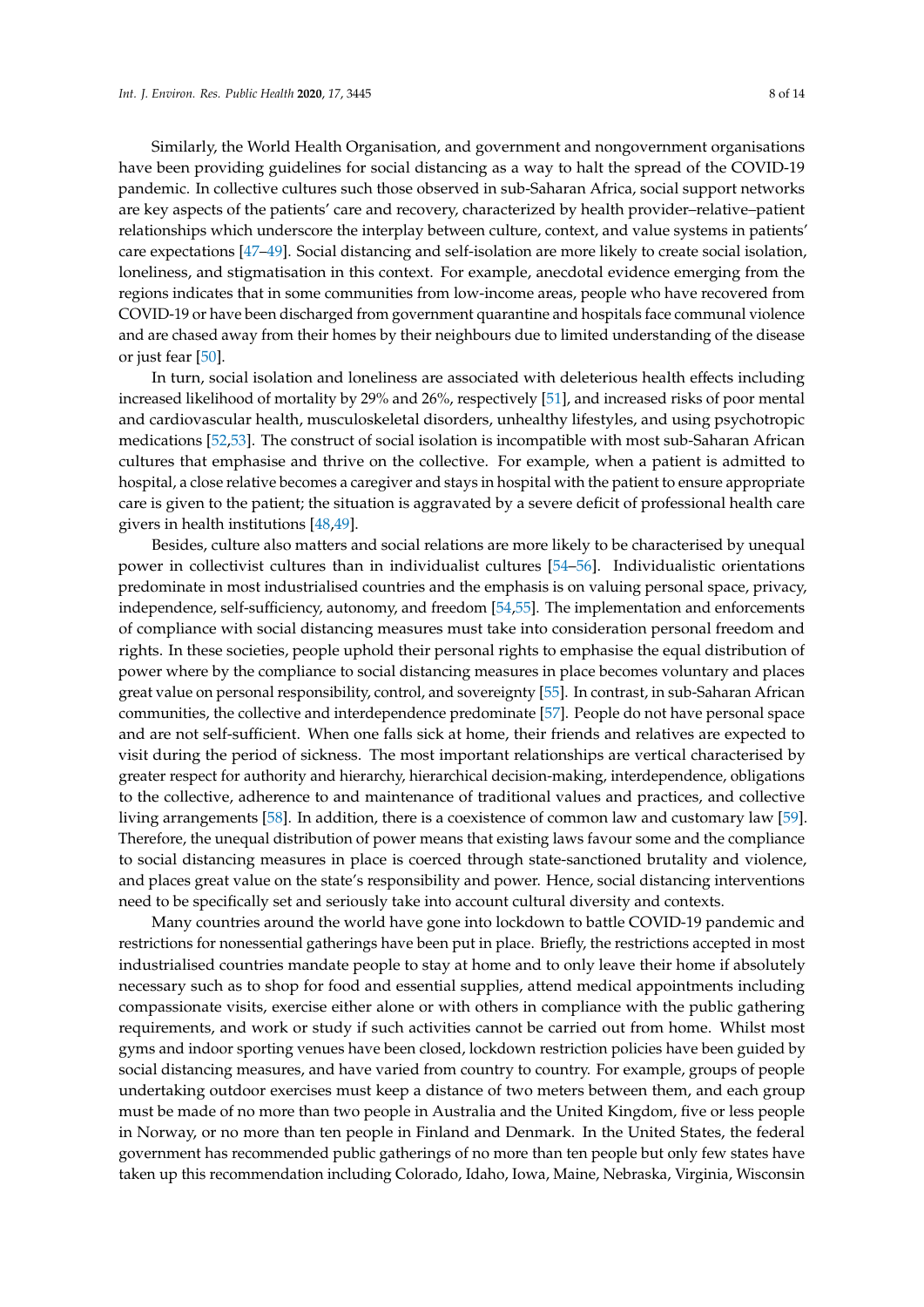and the District of Columbia. Other states have implemented their own policies, with public gathering restrictions varying from up to 100 people in New Mexico and Utah to 50 or less people Louisiana, Maryland, New Hampshire, New Jersey, and no more than 25 people in Massachusetts and Oregon. Similar to the United States, the Canadian federal government has instituted a ban on all gatherings of 50 or more people, but each province has implemented its own policy. In countries such as Sweden, there has not been any lockdown, although the government has limited social gatherings to 50 people as no enforcement is needed, and the government emphasises voluntary action and social obedience as means to achieve this objective.

Aggressive restrictions on daily life in sub-Saharan African paint a pretty grim picture of the lockdown's failures. Shopping for food and essential supplies or attending medical appointments including compassionate visits is a challenge as only 18% of the population have convenient access to public transport [\[41\]](#page-12-0). With the continent recording just 2% of vehicle ownership per capita [\[60\]](#page-12-19), informal transport modes such as private minibuses and commuter taxis, motorcycles and scooters, and autorickshaws are widely used as alternative modes of transportation, but these have been banned. Walking and cycling remain among the main means available for the majority of city commuters to go shopping or to work, yet the movement of people has been prohibited. In countries such as Uganda, bans have been excessive and lockdown restrictions are complemented by a 7pm curfew. Measures have included banning public and private transportation, restricting markets to selling only foodstuffs, shutting down shopping malls and arcades, prohibiting of people movement, and a freeze on private car use [\[61\]](#page-12-20). South Africa also put in place some of the most stringent lockdown restrictions on the continent, banning jogging outside, the sale of alcohol or cigarettes, dog-walking, and citizens from leaving homes except for essential trips and prison [\[62\]](#page-12-21). In addition to these restrictions, outdoor exercise represents also a challenge as the majority of sub-Saharan African cities do not have a system of open public spaces that covers entire urban areas [\[41\]](#page-12-0). These aggressive measures could lead to more deleterious health effect, heightened poverty, high level of malnutrition, and increased domestic violence.

For example, data by the International Labour Organisation [\[18,](#page-10-18)[19\]](#page-10-19) indicate that prior to the COVID-19 pandemic, creating productive jobs was a key challenge for many sub-Saharan African countries and most employment is in the informal economy. It is this informal economy that has been hit hard by the lockdown. The prohibition of people movement and the use of personal modes of transport will mean loss of income and limited access to food and essential supplies. Similarly, lockdown restrictions include school closures, which in many may increase violence against children. For example, during the Ebola outbreak in Western Africa, school closures were associated with a significant increase in child labour, neglect, sexual abuse, and teenage pregnancies [\[63\]](#page-13-0). This is more likely to be the case during the COVID-19 pandemic. The increase in poverty, loss of control, social isolation, and uncertainty over the future brought about by the lockdown and subsequent school closures will likely translate into increased violence against children and gender-based violence. The number of women ostracised or kicked out of the house by their husbands and family-in-laws on suspicion of their COVID-19 status will increase [\[64,](#page-13-1)[65\]](#page-13-2).

#### **7. Conclusions**

Crippling healthcare expenditure, limited fiscal capacity, and stringent lockdown measures will make it difficult for sub-Saharan African countries to protect lives. Governments will be unable to inject much needed cash into the financial system to boost economies and increase the demand for goods and services. Reviving the informal economic sector to stimulate job creation and safeguard self-employment and entrepreneurship as well as employment and income for workers will remain a huge and long-lasting challenge. Although the world has adopted a one-size-fits-all approach, sub-Saharan Africa needs tailored COVID-19 interventions with the right socio-economic and cultural fit. The COVID-19 prevention and control strategies were formulated from an individualistic point view underpinned by individual freedom and right, with a long-term view of maintaining well-functioning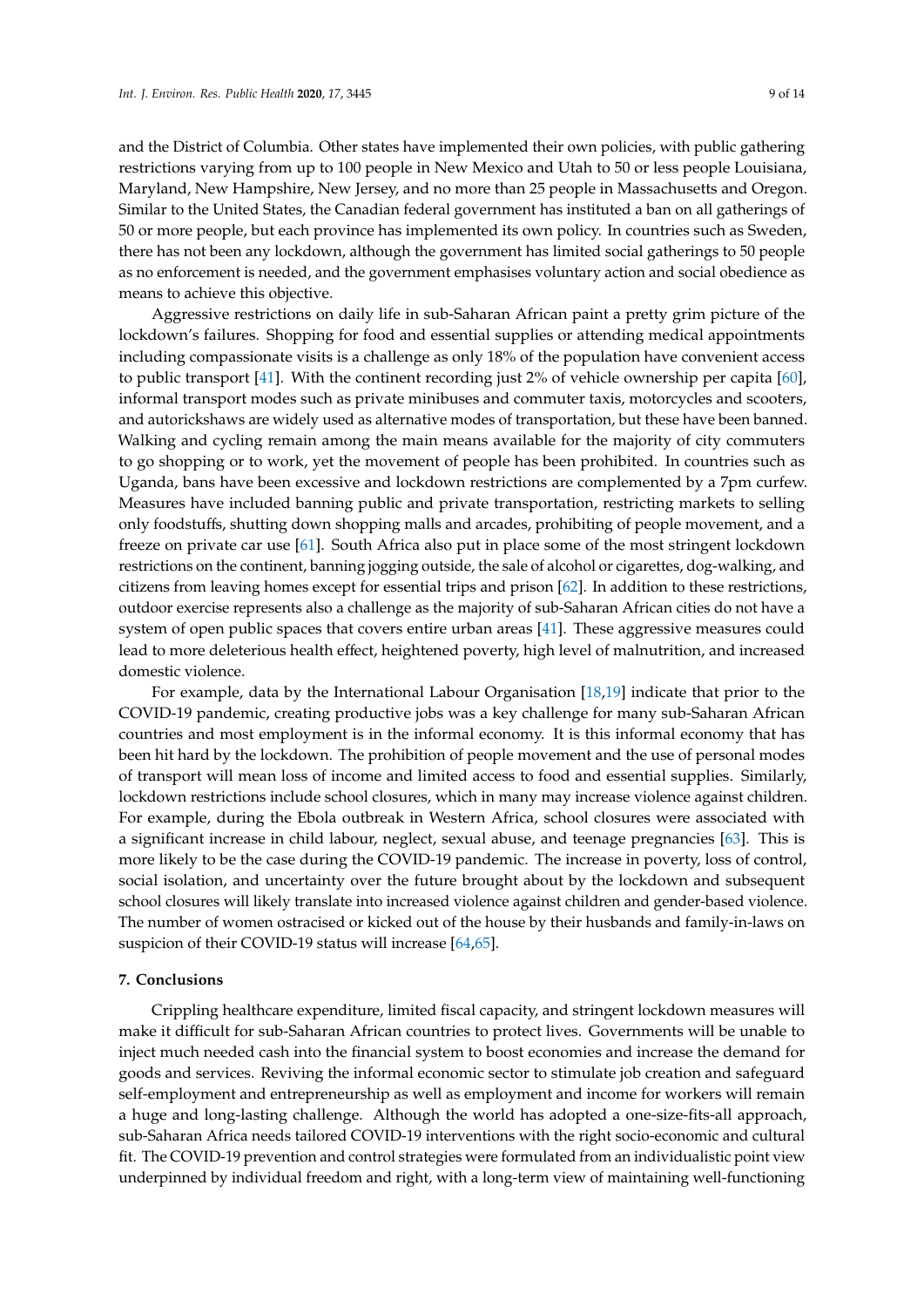health, social and economic systems. However, the stringent lock-down measures have forced individualistic cultures to be interdependent—the core value of collectivism. Collectivism has played an indispensable role in the prevention and control of the COVID-19 in Singapore, Japan, and China. Instead of harnessing the inherent collectivist values, many sub-Saharan African countries implemented draconian lockdown measures with no long-term objectives for the recovery of the severely affected social and economic systems. There was an opportunity for sub-Saharan African leaders to harness the cohesiveness among individuals and social hierarchies of collectivism to promote commitments to social norms and to effectively mobilize the collectivist spirit through the use of inherent social hierarchies as credible voices to enforce public health messages.

Although draconian measures in the fight of the COVID-19 pandemic may have delivered short term gains, it is the long-terms consequences that will severely affect the continent's ability to recover. For example, given that the informal sector, especially trade and in particular cross-border trading, is the main source of income and a significant contributor to national economies, sub-Saharan African countries cannot afford to maintain stringent lockdown measures over a long period of time. Urgent alternative options are needed to swiftly enable trade facilitation and reduce trade and supply chain barriers. Similarly, the COVID-19 has hampered production globally, disrupted supply chains, and upset markets; affecting severely major donors to sub-Saharan Africa. Reduced donors' capacity, weakened financial and health systems, fragile political stability, and reduced state capacity will create and perpetuate poverty and even reverse decades of development gains. To prevent such a disaster, drastic measures need to be put in place. First, there is an urgent need to strengthen the health systems and capacities to respond to emerging infectious disease outbreaks. This can be achieved by extending the health workforce through the use of social hierarchies, mobilizing and engaging the diaspora, and implementing the International Health Regulations (2005) core capacities. Second, in the absence of adequate social protection and welfare programs targeting the poor during the pandemic, sub-Saharan African countries need to put in place flexible but effective policies and legislation approaches that harness and formalise the informal trade and remove supply chain barriers. This could include strengthening cross-border trade facilities such as adequate propoor, gender-sensitive, and streamlined cross-border customs, tax regimes, and information flow. The emphasis should be on cross-border infrastructure that not only facilitates trade through efficient border administration but can also effectively manage cross-border health threats. Improved information flow could facilitate an effective monitoring of COVID-19 modes of transmission (international arrivals vs. community transmissions) and the test-track-trace strategy which encompasses identifying cases, undertaking a comprehensive contact tracing, and quarantining of contacts. Third, using legislative frameworks to strengthen and making social protection systems responsive to the crisis, and embedding them within human rights-based approaches could better support vulnerable populations and enact health and social security benefits. Fourth, the COVID-19 response needs to adhere to the well-established "do no harm" principle to prevent further damage or aggravate suffering as a result of the pandemic. Finally, the COVID-19 response needs to be examined through conflict lenses to address the political instability in the region. Political solutions to conflicts as well as peace-building approaches may yield sustainable and long-term gains in the post-COVID-19 recovery efforts.

**Funding:** This research received no external funding.

**Acknowledgments:** I would like to acknowledge Joseph Kamara and Daniel Doh for their comments on the manuscript.

**Conflicts of Interest:** The author declares no conflict of interest.

#### **References**

<span id="page-9-0"></span>1. World Health Organisation. Coronavirus Disease 2019 (COVID-19) Situation Report—36. Available online: https://www.who.int/docs/default-source/coronaviruse/situation-reports/[20200225-sitrep-36-covid-](https://www.who.int/docs/default-source/coronaviruse/situation-reports/20200225-sitrep-36-covid-19.pdf?sfvrsn=2791b4e0_2)[19.pdf?sfvrsn](https://www.who.int/docs/default-source/coronaviruse/situation-reports/20200225-sitrep-36-covid-19.pdf?sfvrsn=2791b4e0_2)=2791b4e0\_2 (accessed on 26 February 2020).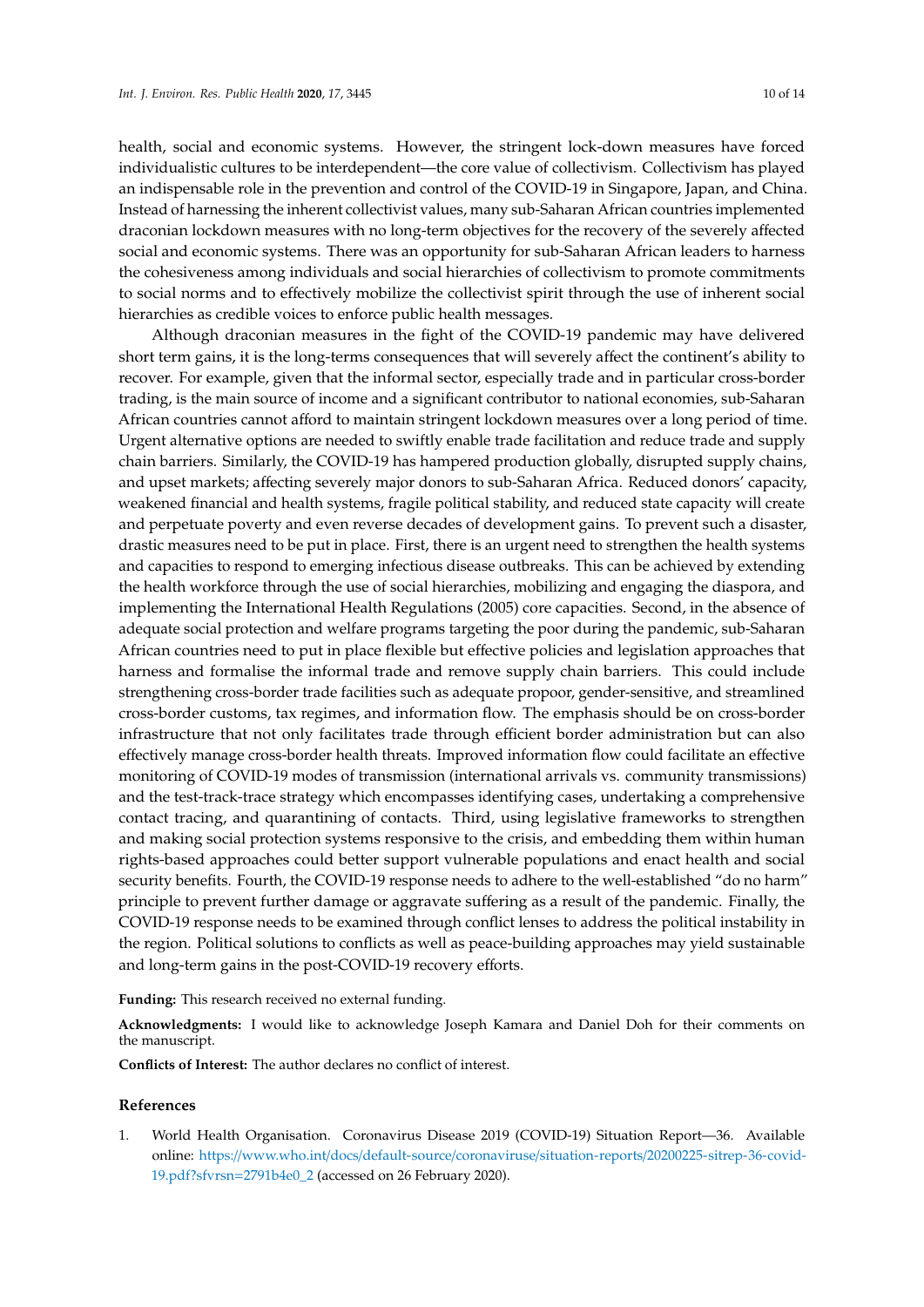- <span id="page-10-0"></span>2. World Health Organisation. Coronavirus Disease 2019 (COVID-19) Situation Report—76. Available online: https://www.who.int/docs/default-source/coronaviruse/situation-reports/[20200405-sitrep-76-covid-](https://www.who.int/docs/default-source/coronaviruse/situation-reports/20200405-sitrep-76-covid-19.pdf?sfvrsn=6ecf0977_2)[19.pdf?sfvrsn](https://www.who.int/docs/default-source/coronaviruse/situation-reports/20200405-sitrep-76-covid-19.pdf?sfvrsn=6ecf0977_2)=6ecf0977\_2 (accessed on 6 April 2020).
- <span id="page-10-10"></span><span id="page-10-1"></span>3. Martinez-Alvarez, M.; Jarde, A.; Usuf, E.; Brotherton, H.; Bittaye, M.; Samateh, A.; Antonio, M.; Vives-Tomas, J.; D'Alessandro, U.; Roca, A. COVID-19 pandemic in west Africa. *Lancet Glob. Health* **2020**, *8*, E631–E632. [\[CrossRef\]](http://dx.doi.org/10.1016/S2214-109X(20)30123-6)
- <span id="page-10-11"></span><span id="page-10-2"></span>4. Roth, G.A.; Abate, D.; Abate, K.H.; Abay, S.M.; Abbafati, C.; Abbasi, N.; Abbastabar, H.; Abd-Allah, F.; Abdela, J.; Abdelalim, A.; et al. Global, regional, and national age-sex-specific mortality for 282 causes of death in 195 countries and territories, 1980–2017: A systematic analysis for the Global Burden of Disease Study 2017. *Lancet* **2018**, *392*, 1736–1788. [\[CrossRef\]](http://dx.doi.org/10.1016/S0140-6736(18)32203-7)
- <span id="page-10-12"></span><span id="page-10-3"></span>5. Guan, W.-J.; Liang, W.-H.; Zhao, Y.; Liang, H.-R.; Chen, Z.-S.; Li, Y.-M.; Liu, X.-Q.; Chen, R.-C.; Tang, C.-L.; Wang, T.; et al. Comorbidity and its impact on 1590 patients with Covid-19 in China: A Nationwide Analysis. *Eur. Respir. J.* **2020**. [\[CrossRef\]](http://dx.doi.org/10.1183/13993003.00547-2020) [\[PubMed\]](http://www.ncbi.nlm.nih.gov/pubmed/32217650)
- <span id="page-10-4"></span>6. Guan, W.-J.; Ni, Z.-Y.; Hu, Y.; Liang, W.-H.; Ou, C.-Q.; He, J.-X.; Liu, L.; Shan, H.; Lei, C.-L.; Hui, D.S. Clinical characteristics of coronavirus disease 2019 in China. *N. Engl. J. Med.* **2020**, *382*, 1708–1720. [\[CrossRef\]](http://dx.doi.org/10.1056/NEJMoa2002032) [\[PubMed\]](http://www.ncbi.nlm.nih.gov/pubmed/32109013)
- <span id="page-10-5"></span>7. Verity, R.; Okell, L.C.; Dorigatti, I.; Winskill, P.; Whittaker, C.; Imai, N.; Cuomo-Dannenburg, G.; Thompson, H.; Walker, P.G.; Fu, H. Estimates of the severity of coronavirus disease 2019: A model-based analysis. *Lancet Infect. Dis.* **2020**. [\[CrossRef\]](http://dx.doi.org/10.1016/S1473-3099(20)30243-7)
- <span id="page-10-6"></span>8. CDC. Preliminary Estimates of the Prevalence of Selected Underlying Health Conditions Among Patients with Coronavirus Disease 2019—United States. *MMWR Morb. Mortal. Wkly. Rep.* **2020**, *69*, 382–386. [\[CrossRef\]](http://dx.doi.org/10.15585/mmwr.mm6913e2)
- <span id="page-10-7"></span>9. World Population Review. Countries by Median Age 2018. Available online: https://[worldpopulationreview.](https://worldpopulationreview.com/countries/median-age/) com/countries/[median-age](https://worldpopulationreview.com/countries/median-age/)/ (accessed on 12 April 2020).
- <span id="page-10-8"></span>10. Institute for Health Metrics and Evaluation. *Global Burden of Disease Country Profiles*; IHME, University of Washington: Seattle, WA, USA. Available online: http://[www.healthdata.org](http://www.healthdata.org/results/country-profiles)/results/country-profiles (accessed on 15 April 2020).
- <span id="page-10-9"></span>11. World Health Organisation. Coronavirus Disease 2019 (COVID-19) Situation Report—80. Available online: File://ad.uws.edu.au/dfshare/HomesK-W\$/30041048/My%20Documents/[20200409-sitrep-80-covid-](File://ad.uws.edu.au/dfshare/HomesK-W$/30041048/My%20Documents/20200409-sitrep-80-covid-19.pdf)[19.pdf](File://ad.uws.edu.au/dfshare/HomesK-W$/30041048/My%20Documents/20200409-sitrep-80-covid-19.pdf) (accessed on 10 April 2020).
- <span id="page-10-20"></span>12. UNICEF. Nutritional Status. *Data Warehouse.* Available online: https://[data.unicef.org](https://data.unicef.org/topic/nutrition/malnutrition/)/topic/nutrition/ [malnutrition](https://data.unicef.org/topic/nutrition/malnutrition/)/ (accessed on 15 April 2020).
- <span id="page-10-13"></span>13. Australian Government. Economic Response to the Coronavirus. Available online: https://[treasury.gov.au](https://treasury.gov.au/coronavirus)/ [coronavirus](https://treasury.gov.au/coronavirus) (accessed on 10 April 2020).
- <span id="page-10-14"></span>14. KPMG. Government and Institution Measures in Response to COVID-19. Available online: https://[home.](https://home.kpmg/content/dam/kpmg/fr/pdf/covid-19/fr-02042020-DA-int.pdf) kpmg/content/dam/kpmg/fr/pdf/covid-19/[fr-02042020-DA-int.pdf](https://home.kpmg/content/dam/kpmg/fr/pdf/covid-19/fr-02042020-DA-int.pdf) (accessed on 10 April 2020).
- <span id="page-10-15"></span>15. European Council. Report on the Comprehensive Economic Policy Response to the COVID-19 Pandemic. Council of the European Union. Available online: https://[www.consilium.europa.eu](https://www.consilium.europa.eu/en/press/press-releases/2020/04/09/report-on-the-comprehensive-economic-policy-response-to-the-covid-19-pandemic/)/en/press/press-releases/ 2020/04/09/[report-on-the-comprehensive-economic-policy-response-to-the-covid-19-pandemic](https://www.consilium.europa.eu/en/press/press-releases/2020/04/09/report-on-the-comprehensive-economic-policy-response-to-the-covid-19-pandemic/)/ (accessed on 10 April 2020).
- <span id="page-10-16"></span>16. European Council. Statement on COVID-19 Economic Policy Response. Council of the European Union. Available online: https://[www.consilium.europa.eu](https://www.consilium.europa.eu/en/press/press-releases/2020/03/16/statement-on-covid-19-economic-policy-response/)/en/press/press-releases/2020/03/16/statement-on-covid-[19-economic-policy-response](https://www.consilium.europa.eu/en/press/press-releases/2020/03/16/statement-on-covid-19-economic-policy-response/)/ (accessed on 10 April 2020).
- <span id="page-10-17"></span>17. International Labour Organisation. *World Social Protection Report 2017–19*; Universal Social Protection to Achieve the Sustainable Development Goal; ILO: Geneva, Switzerland, 2017.
- <span id="page-10-18"></span>18. International Labour Organisation. Facing the Growing Unemployment Challenges in Africa. Available online: https://www.ilo.org/africa/media-centre/pr/[WCMS\\_444474](https://www.ilo.org/africa/media-centre/pr/WCMS_444474/lang--en/index.htm)/lang--en/index.htm (accessed on 11 April 2020).
- <span id="page-10-19"></span>19. International Labour Organisation. *World Employment and Social Outlook: Trends 2019*; ILO: Geneva, Switzerland, 2019.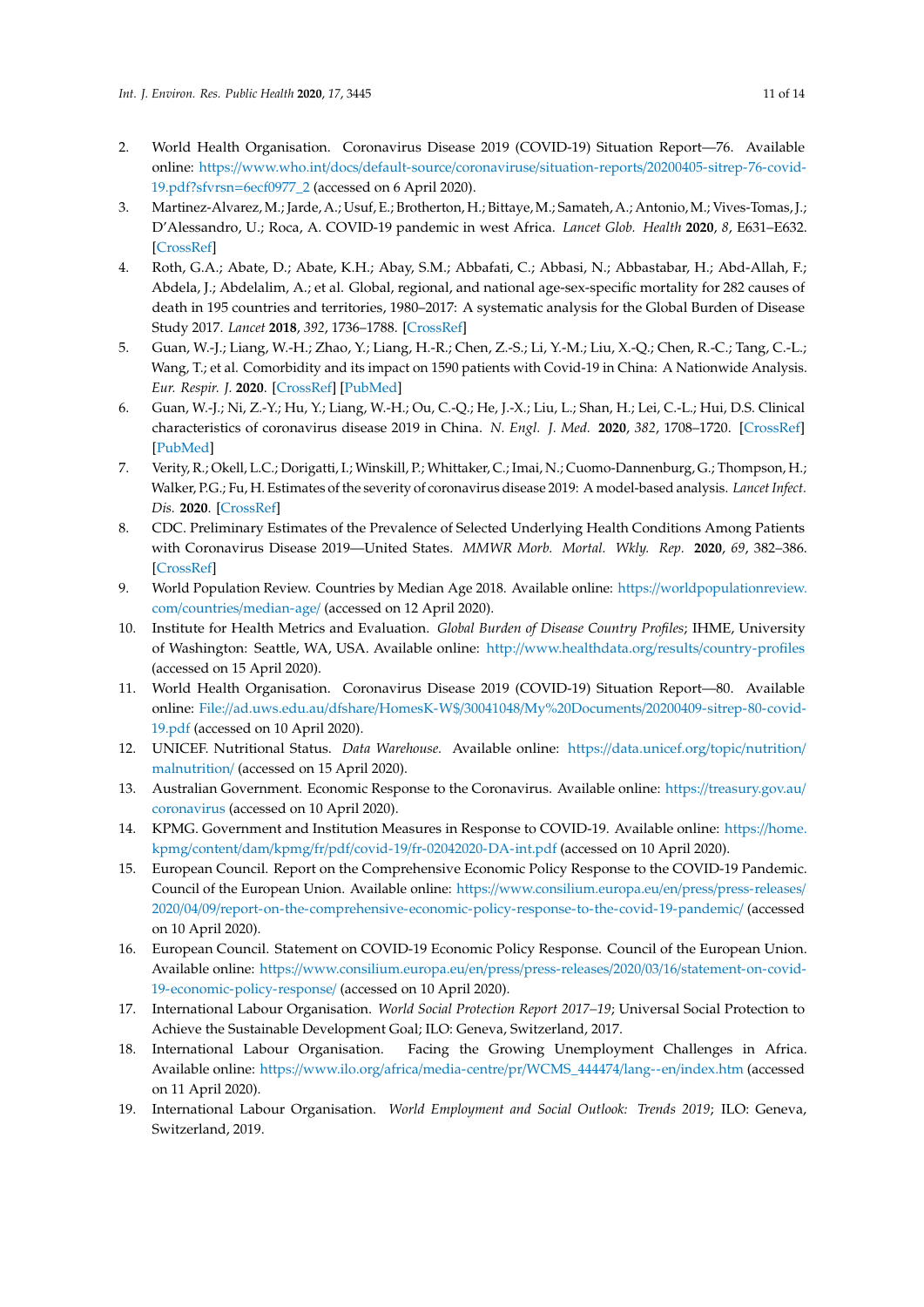- <span id="page-11-0"></span>20. Koroma, S.; Nimarkoh, J.; You, N.; Ogalo, V.; Owino, B. Formalization of informal trade in Africa: Trends, experiences and socio-economic impacts. *Food Agric. Organ. Accra* **2017**. Available online: https://globalinitiative.net/[formalization-of-informal-trade-in-africa-trends-experiences](https://globalinitiative.net/formalization-of-informal-trade-in-africa-trends-experiences-and-socio-economic-impacts/)[and-socio-economic-impacts](https://globalinitiative.net/formalization-of-informal-trade-in-africa-trends-experiences-and-socio-economic-impacts/)/ (accessed on 11 April 2020).
- <span id="page-11-1"></span>21. Afrika, J.; Ajumbo, G. Informal cross-border trade in Africa: Implications and policy recommendations. *Afr. Econo. Br.* **2012**, *3*, 1–13.
- <span id="page-11-2"></span>22. World Bank. *Assessing the Economic Impact of COVID-19 and Policy Response in Sub Sharan Africa*; International Bank for Reconstruction and Development; World Bank: Washington, DC, USA, 2020.
- <span id="page-11-3"></span>23. International Labour Organisation. *World Employment and Social Outlook: Trends 2020*; ILO: Geneva, Switzerland, 2020.
- <span id="page-11-4"></span>24. Abel-Smith, B. Social welfare; Social security; Benefits in kind; National health schemes. In *The New Encyclopædia Britannica*, 15th ed.; Encyclopædia Britannic: Chicago, IL, USA, 1987.
- 25. Ivers, N.; Brown, A.D.; Detsky, A.S. Lessons from the Canadian experience with single-payer health insurance: Just comfortable enough with the status quo. *JAMA Intern. Med.* **2018**, *178*, 1250–1255. [\[CrossRef\]](http://dx.doi.org/10.1001/jamainternmed.2018.3568)
- <span id="page-11-5"></span>26. Johnson, M.; Kishore, S.; Berwick, D.M. Medicare For All: An Analysis Of Key Policy Issues: A discussion of design issues and options raised by pending Medicare for All legislation and proposals. *Health A*ff*.* **2020**, *39*, 133–141. [\[CrossRef\]](http://dx.doi.org/10.1377/hlthaff.2019.01040)
- <span id="page-11-6"></span>27. OECD. *Health at a Glance 2019: OECD Indicators*; OECD Publishing: Paris, France, 2019.
- <span id="page-11-7"></span>28. Crisp, L.N. Global health capacity and workforce development: Turning the world upside down. *Infect. Dis. Clin.* **2011**, *25*, 359–367. [\[CrossRef\]](http://dx.doi.org/10.1016/j.idc.2011.02.010)
- <span id="page-11-8"></span>29. Mash, R.; Howe, A.; Olayemi, O.; Makwero, M.; Ray, S.; Zerihun, M.; Gyuse, A.; Goodyear-Smith, F. Reflections on family medicine and primary healthcare in sub-Saharan Africa. *BMJ Glob Health* **2018**, *3*, e000662. [\[CrossRef\]](http://dx.doi.org/10.1136/bmjgh-2017-000662) [\[PubMed\]](http://www.ncbi.nlm.nih.gov/pubmed/29765778)
- <span id="page-11-9"></span>30. World Bank. Population Ages 0–14 (% of Total Population)—Sub-Saharan Africa. United Nations Population Division's World Population Prospects, 2019. Revision. Available online: https://[data.worldbank.org](https://data.worldbank.org/indicator/SP.POP.0014.TO.ZS?locations=ZG)/ indicator/[SP.POP.0014.TO.ZS?locations](https://data.worldbank.org/indicator/SP.POP.0014.TO.ZS?locations=ZG)=ZG (accessed on 10 April 2020).
- <span id="page-11-10"></span>31. Samman, E.; Watkins, K. *Africa's Opportunity: Reaping the Early Harvest of the Demographic Transition and Ensuring No One is Left Behind*; Overseas Development Institute: London, UK, 2017.
- <span id="page-11-11"></span>32. FAO; ECA. *Regional Overview of Food Security and Nutrition. Addressing the Threat From Climate Variability and Extremes for Food Security and Nutrition*; Food and Agriculture Organization of the United Nations and United Nations Economic Commission for Africa: Accra, Ghana, 2018.
- <span id="page-11-12"></span>33. Institute for Health Metrics and Evaluation. *Financing Global Health 2017: Funding Universal Health Coverage and the Unfinished HIV*/*AIDS Agenda*; IHME: Seatle, WA, USA, 2018.
- <span id="page-11-13"></span>34. Fullman, N.; Yearwood, J.; Abay, S.M.; Abbafati, C.; Abd-Allah, F.; Abdela, J.; Abdelalim, A.; Abebe, Z.; Abebo, T.A.; Aboyans, V.; et al. Measuring performance on the Healthcare Access and Quality Index for 195 countries and territories and selected subnational locations: A systematic analysis from the Global Burden of Disease Study 2016. *Lancet* **2018**, *391*, 2236–2271. [\[CrossRef\]](http://dx.doi.org/10.1016/S0140-6736(18)30994-2)
- <span id="page-11-14"></span>35. Oulepo, A. COVID-19 Impact on Africa Elections. The Cairo Review of Global Affairs. Available online: https://www.thecairoreview.com/home-page/[covid-19-impact-on-africa-elections](https://www.thecairoreview.com/home-page/covid-19-impact-on-africa-elections/)/ (accessed on 11 May 2020).
- <span id="page-11-15"></span>36. Mchangama, J.; McLaughlin, S. Coronavirus Has Started a Censorship Pandemic. Available online: https://foreignpolicy.com/2020/04/01/[coronavirus-censorship-pandemic-disinformation-fake-news](https://foreignpolicy.com/2020/04/01/coronavirus-censorship-pandemic-disinformation-fake-news-speech-freedom/)[speech-freedom](https://foreignpolicy.com/2020/04/01/coronavirus-censorship-pandemic-disinformation-fake-news-speech-freedom/)/ (accessed on 10 April 2020).
- <span id="page-11-16"></span>37. Wild, S. Citing Virus Misinformation, South Africa Tests Speech Limits. Available online: https://[undark.org](https://undark.org/2020/04/03/fake-news-south-africa-covid-19/)/ 2020/04/03/[fake-news-south-africa-covid-19](https://undark.org/2020/04/03/fake-news-south-africa-covid-19/)/ (accessed on 10 April 2020).
- <span id="page-11-17"></span>38. Olewe, D. Coronavirus in Africa: Whipping, shooting and snooping. *BBC News*. Available online: https://www.bbc.com/news/[world-africa-52214740](https://www.bbc.com/news/world-africa-52214740) (accessed on 11 May 2020).
- <span id="page-11-18"></span>39. Connolly, M.A.; Heymann, D.L. Deadly comrades: War and infectious diseases. *Lancet* **2002**, *360*, s23–s24. [\[CrossRef\]](http://dx.doi.org/10.1016/S0140-6736(02)11807-1)
- <span id="page-11-19"></span>40. Smallman-Raynor, M.R.; Cliff, A.D. Impact of infectious diseases on war. *Infect. Dis. Clin.* **2004**, *18*, 341–368. [\[CrossRef\]](http://dx.doi.org/10.1016/j.idc.2004.01.009) [\[PubMed\]](http://www.ncbi.nlm.nih.gov/pubmed/15145384)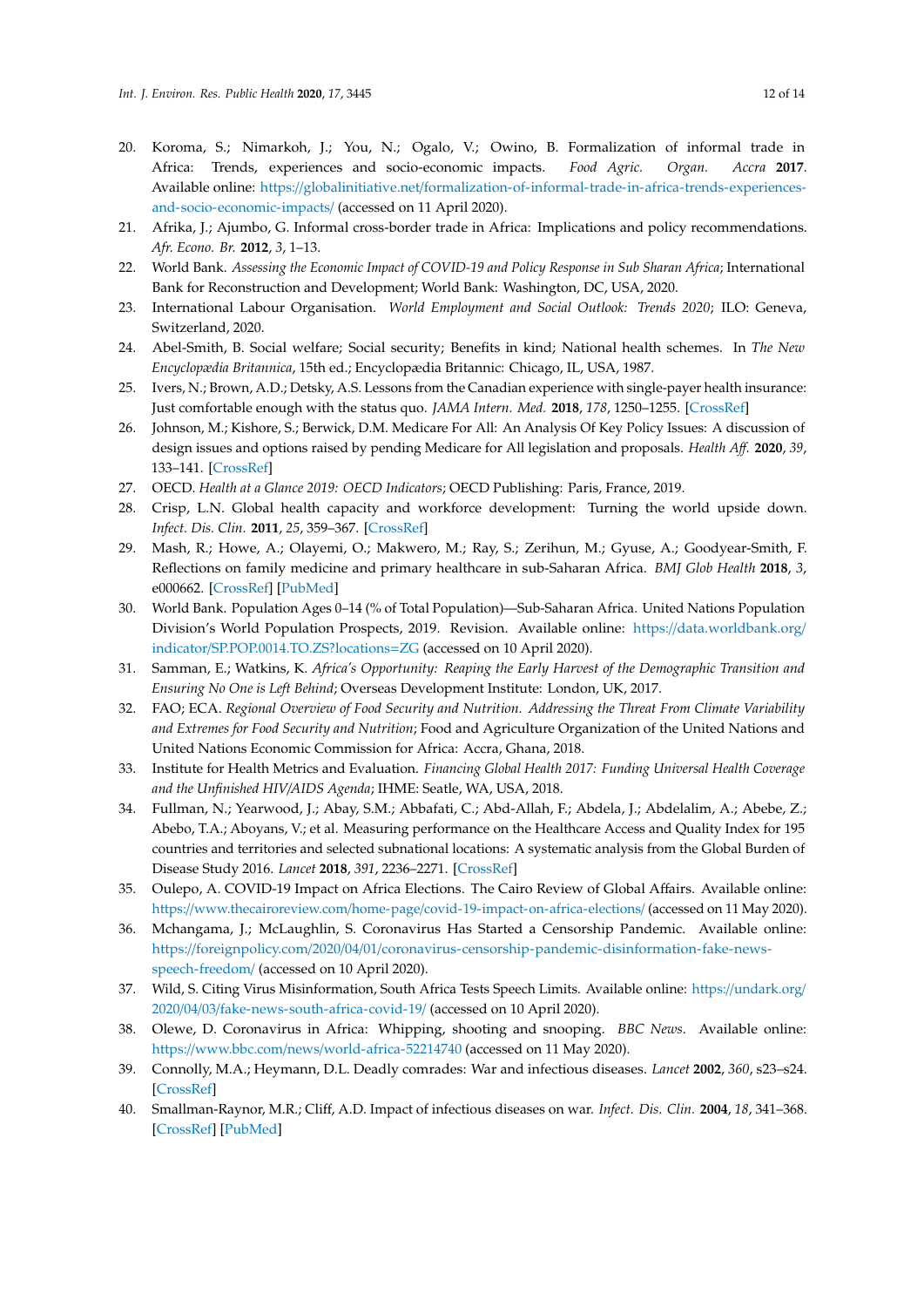- <span id="page-12-0"></span>41. United Nations Sustainable Development Goals. Goal 11: Sustianble Cities and Communties. Make cities and Human Settlements Inclusive, Safe, Resilient and Sustainable. Available online: https://[unstats.un.org](https://unstats.un.org/sdgs/report/2019/goal-11/)/ sdgs/report/2019/[goal-11](https://unstats.un.org/sdgs/report/2019/goal-11/)/ (accessed on 11 April 2020).
- <span id="page-12-1"></span>42. Deutsche Gesellschaft für Internationale Zusammenarbeit. *Access to Water and Sanitation in Sub-Saharan Africa*; GIZ: Bonn, Germany, 2019.
- <span id="page-12-2"></span>43. World Health Organisation. Monitoring hygiene. Available online: https://www.who.int/[water\\_sanitation\\_](https://www.who.int/water_sanitation_health/monitoring/coverage/monitoring-hygiene/en/) health/monitoring/coverage/[monitoring-hygiene](https://www.who.int/water_sanitation_health/monitoring/coverage/monitoring-hygiene/en/)/en/ (accessed on 11 April 2020).
- <span id="page-12-3"></span>44. UNICEF. FACT SHEET: Handwashing with Soap, Critical in the Fight Against Coronavirus, is 'Out of Reach' for Billions. Available online: https://www.unicef.org/press-releases/[fact-sheet-handwashing-soap-critical](https://www.unicef.org/press-releases/fact-sheet-handwashing-soap-critical-fight-against-coronavirus-out-reach-billions)[fight-against-coronavirus-out-reach-billions](https://www.unicef.org/press-releases/fact-sheet-handwashing-soap-critical-fight-against-coronavirus-out-reach-billions) (accessed on 11 April 2020).
- <span id="page-12-4"></span>45. Hommann, K.; Lall, S. *Which Way to Livable and Productive Cities? A Road Map for Sub-Saharan Africa*; World Bank: Washington, DC, USA, 2019.
- <span id="page-12-5"></span>46. Alaazi, D.A.; Aganah, G.A. Understanding the slum–health conundrum in sub-Saharan Africa: A proposal for a rights-based approach to health promotion in slums. *Glob. Health Promot.* **2019**. [\[CrossRef\]](http://dx.doi.org/10.1177/1757975919856273) [\[PubMed\]](http://www.ncbi.nlm.nih.gov/pubmed/31375057)
- <span id="page-12-6"></span>47. Kwame, A.; Petrucka, P.M. Communication in nurse-patient interaction in healthcare settings in sub-Saharan Africa: A scoping review. *Int. J. Afr. Nurs. Sci.* **2020**, *12*, 100198. [\[CrossRef\]](http://dx.doi.org/10.1016/j.ijans.2020.100198)
- <span id="page-12-12"></span>48. Sadigh, M.; Nawagi, F.; Sadigh, M. The Economic and Social Impact of Informal Caregivers at Mulago National Referral Hospital, Kampala, Uganda. *Annals Glob. Health* **2016**, *82*, 866–874. [\[CrossRef\]](http://dx.doi.org/10.1016/j.aogh.2016.06.005)
- <span id="page-12-7"></span>49. Olwit, C.; Musisi, S.; Leshabari, S.; Sanyu, I. Chronic sorrow: Lived experiences of caregivers of patients diagnosed with schizophrenia in Butabika mental hospital, Kampala, Uganda. *Arch. Psychiatr. Nurs.* **2015**, *29*, 43–48. [\[CrossRef\]](http://dx.doi.org/10.1016/j.apnu.2014.09.007)
- <span id="page-12-8"></span>50. The Independent. Kalangala Community Rejects Recovered COVID-19 Patient. Available online: https://www.independent.co.ug/[kalangala-community-rejects-recovered-covid-19-patient](https://www.independent.co.ug/kalangala-community-rejects-recovered-covid-19-patient/)/ (accessed on 11 May 2020).
- <span id="page-12-9"></span>51. Holt-Lunstad, J.; Smith, T.B.; Baker, M.; Harris, T.; Stephenson, D. Loneliness and social isolation as risk factors for mortality: A meta-analytic review. *Perspect. Psychol. Sci.* **2015**, *10*, 227–237. [\[CrossRef\]](http://dx.doi.org/10.1177/1745691614568352)
- <span id="page-12-10"></span>52. Hämmig, O. Health risks associated with social isolation in general and in young, middle and old age. *PLoS ONE* **2019**, *14*, e0219663. [\[CrossRef\]](http://dx.doi.org/10.1371/journal.pone.0219663)
- <span id="page-12-11"></span>53. Chen, W.; Wu, S.; Ling, L.; Renzaho, A.M. Impacts of social integration and loneliness on mental health of humanitarian migrants in Australia: Evidence from a longitudinal study. *Aust. N. Z. J. Public Health* **2019**, *43*, 46–55. [\[CrossRef\]](http://dx.doi.org/10.1111/1753-6405.12856) [\[PubMed\]](http://www.ncbi.nlm.nih.gov/pubmed/30602072)
- <span id="page-12-13"></span>54. Sun, T.; Horn, M.; Merritt, D. Values and lifestyles of individualists and collectivists: A study on Chinese, Japanese, British and US consumers. *J. Consum. Mark.* **2004**, *21*, 318–331. [\[CrossRef\]](http://dx.doi.org/10.1108/07363760410549140)
- <span id="page-12-15"></span>55. Ilievski, N.L. The individual sovereignty: Conceptuatization and manifestation. *J. Lib. Int. A*ff*.* **2015**, *1*, 23–36.
- <span id="page-12-14"></span>56. Hofstede, G. Dimensionalizing cultures: The Hofstede model in context. *Online Read. Psychol. Cult.* **2011**, *2*, 8. [\[CrossRef\]](http://dx.doi.org/10.9707/2307-0919.1014)
- <span id="page-12-16"></span>57. Eaton, L.; Louw, J. Culture and self in South Africa: Individualism-collectivism predictions. *J. Soc. Psychol.* **2000**, *140*, 210–217. [\[CrossRef\]](http://dx.doi.org/10.1080/00224540009600461) [\[PubMed\]](http://www.ncbi.nlm.nih.gov/pubmed/10808644)
- <span id="page-12-17"></span>58. Triandis, H.C.; Bontempo, R.; Villareal, M.J.; Asai, M.; Lucca, N. Individualism and collectivism: Cross-cultural perspectives on self-ingroup relationships. *J. Personal. Soc. Psychol.* **1988**, *54*, 323. [\[CrossRef\]](http://dx.doi.org/10.1037/0022-3514.54.2.323)
- <span id="page-12-18"></span>59. Ndulo, M. African customary law, customs, and women's rights. *Indiana J. Glob. Leg. Stud.* **2011**, *18*, 87–120. [\[CrossRef\]](http://dx.doi.org/10.2979/indjglolegstu.18.1.87)
- <span id="page-12-19"></span>60. Naré, Y.; Kamakaté, F. *Developing a Roadmap for the Adoption of Clean Fuel and Vehicle Standards in Southern and Western Africa*; International Council on Clean Transportation: Washington, DC, USA, 2017.
- <span id="page-12-20"></span>61. Anguyo, I.; Storer, L. In Times of Covid-19 Kampala has Become 'un-Ugandan'. Available online: [https:](https://blogs.lse.ac.uk/africaatlse/2020/04/09/kampala-epidemic-un-ugandan-society-in-times-covid-19/) //blogs.lse.ac.uk/africaatlse/2020/04/09/[kampala-epidemic-un-ugandan-society-in-times-covid-19](https://blogs.lse.ac.uk/africaatlse/2020/04/09/kampala-epidemic-un-ugandan-society-in-times-covid-19/)/ (accessed on 12 April 2020).
- <span id="page-12-21"></span>62. BBC News. Coronavirus in South Africa: Lockdown Extension Condemned. Available online: [https:](https://www.bbc.com/news/world-africa-52241727) //www.bbc.com/news/[world-africa-52241727](https://www.bbc.com/news/world-africa-52241727) (accessed on 11 April 2020).